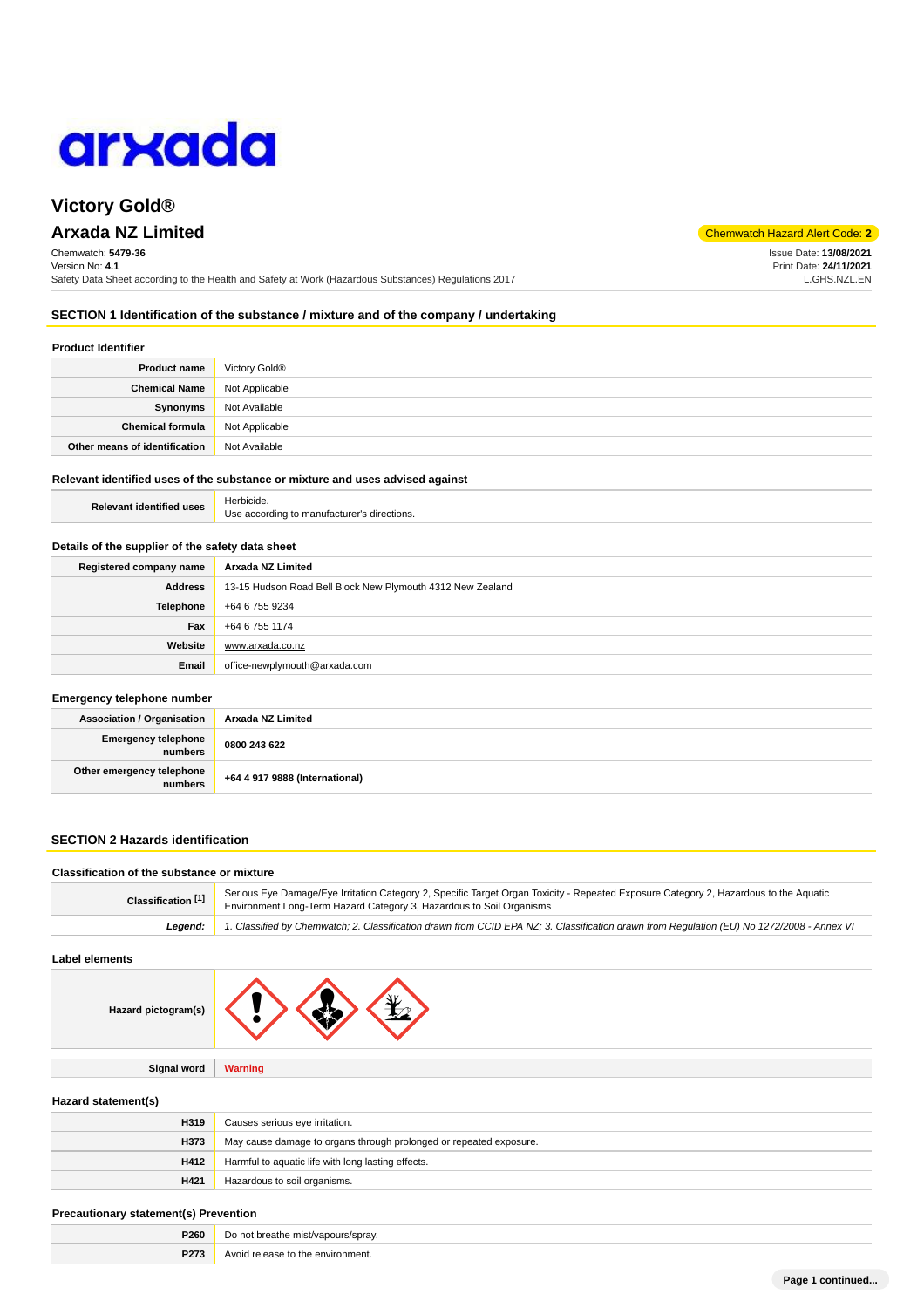Page **2** of **13**

**Victory Gold®**

**P280** Wear protective gloves, protective clothing, eye protection and face protection. **P264** Wash all exposed external body areas thoroughly after handling.

## **Precautionary statement(s) Response**

| P305+P351+P338 | IF IN EYES: Rinse cautiously with water for several minutes. Remove contact lenses, if present and easy to do. Continue rinsing. |
|----------------|----------------------------------------------------------------------------------------------------------------------------------|
| P314           | Get medical advice/attention if you feel unwell.                                                                                 |
| P337+P313      | If eye irritation persists: Get medical advice/attention.                                                                        |
|                |                                                                                                                                  |

## **Precautionary statement(s) Storage**

Not Applicable

## **Precautionary statement(s) Disposal**

**P501** Dispose of contents/container to authorised hazardous or special waste collection point in accordance with any local regulation.

#### **SECTION 3 Composition / information on ingredients**

#### **Substances**

See section below for composition of Mixtures

### **Mixtures**

| <b>CAS No</b> | %[weight]                                                                                                                                                                                             | Name                       |
|---------------|-------------------------------------------------------------------------------------------------------------------------------------------------------------------------------------------------------|----------------------------|
| 55335-06-3    | $<$ 10                                                                                                                                                                                                | Triclopyr Acid (triclopyr) |
| 102-71-6      | $<$ 10                                                                                                                                                                                                | triethanolamine            |
| 1918-02-1     | $<$ 5                                                                                                                                                                                                 | picloram                   |
| Legend:       | 1. Classified by Chemwatch; 2. Classification drawn from CCID EPA NZ; 3. Classification drawn from Regulation (EU) No 1272/2008 - Annex VI;<br>4. Classification drawn from C&L * EU IOELVs available |                            |

## **SECTION 4 First aid measures**

#### **Description of first aid measures Eye Contact** If this product comes in contact with the eyes: Immediately hold eyelids apart and flush the eye continuously with running water. Ensure complete irrigation of the eye by keeping eyelids apart and away from eye and moving the eyelids by occasionally lifting the upper and lower lids. Continue flushing until advised to stop by the Poisons Information Centre or a doctor, or for at least 15 minutes. Transport to hospital or doctor without delay. Removal of contact lenses after an eye injury should only be undertaken by skilled personnel. **Skin Contact** If skin contact occurs: Immediately remove all contaminated clothing, including footwear. Flush skin and hair with running water (and soap if available). Seek medical attention in event of irritation. **Inhalation If fumes, aerosols or combustion products are inhaled remove from contaminated area.** Other measures are usually unnecessary. **Ingestion** If swallowed do **NOT** induce vomiting. If vomiting occurs, lean patient forward or place on left side (head-down position, if possible) to maintain open airway and prevent aspiration. Observe the patient carefully. Never give liquid to a person showing signs of being sleepy or with reduced awareness; i.e. becoming unconscious. Give water to rinse out mouth, then provide liquid slowly and as much as casualty can comfortably drink. Seek medical advice.

## **Indication of any immediate medical attention and special treatment needed**

Treat symptomatically.

## **SECTION 5 Firefighting measures**

#### **Extinguishing media**

- There is no restriction on the type of extinguisher which may be used.
- Use extinguishing media suitable for surrounding area.

#### **Special hazards arising from the substrate or mixture**

| <b>Fire Incompatibility</b>    | Avoid contamination with oxidising agents i.e. nitrates, oxidising acids, chlorine bleaches, pool chlorine etc. as ignition may result                                                                                                                                                                                                                                                                                                                                                                                                                   |  |
|--------------------------------|----------------------------------------------------------------------------------------------------------------------------------------------------------------------------------------------------------------------------------------------------------------------------------------------------------------------------------------------------------------------------------------------------------------------------------------------------------------------------------------------------------------------------------------------------------|--|
| <b>Advice for firefighters</b> |                                                                                                                                                                                                                                                                                                                                                                                                                                                                                                                                                          |  |
| <b>Fire Fighting</b>           | Alert Fire Brigade and tell them location and nature of hazard.<br>► Wear breathing apparatus plus protective gloves in the event of a fire.<br>▶ Prevent, by any means available, spillage from entering drains or water courses.<br>Use fire fighting procedures suitable for surrounding area.<br>DO NOT approach containers suspected to be hot.<br>▶ Cool fire exposed containers with water spray from a protected location.<br>If safe to do so, remove containers from path of fire.<br>Equipment should be thoroughly decontaminated after use. |  |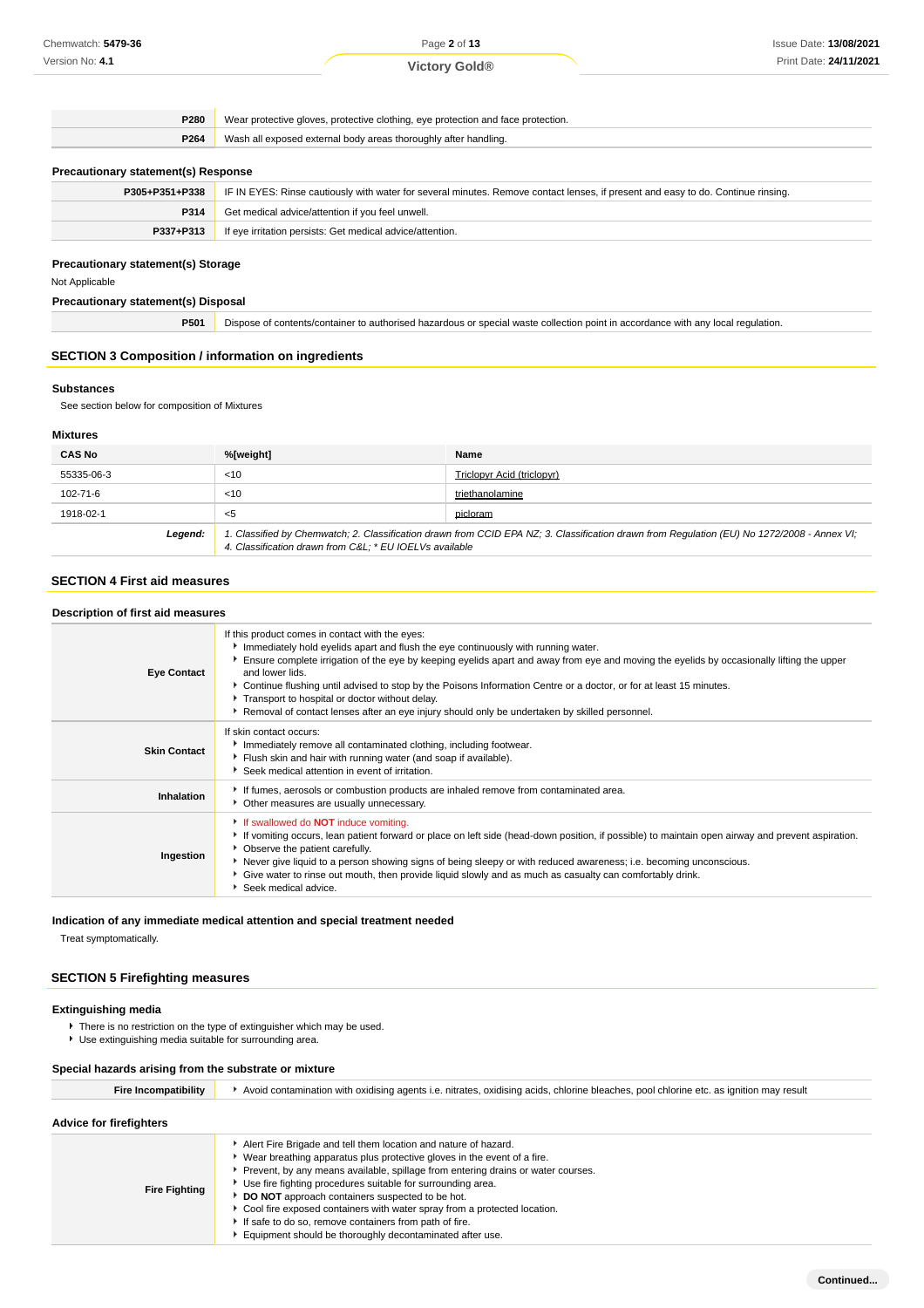|                              | The material is not readily combustible under normal conditions.                      |
|------------------------------|---------------------------------------------------------------------------------------|
|                              | However, it will break down under fire conditions and the organic component may burn. |
|                              | Not considered to be a significant fire risk.                                         |
|                              | Heat may cause expansion or decomposition with violent rupture of containers.         |
|                              | ▶ Decomposes on heating and may produce toxic fumes of carbon monoxide (CO).          |
|                              | May emit acrid smoke.                                                                 |
| <b>Fire/Explosion Hazard</b> | Combustion products include:                                                          |
|                              | carbon dioxide (CO2)                                                                  |
|                              | hydrogen chloride                                                                     |
|                              | phosgene                                                                              |
|                              | nitrogen oxides (NOx)                                                                 |
|                              | other pyrolysis products typical of burning organic material.                         |
|                              | May emit poisonous fumes.                                                             |
|                              | May emit corrosive fumes.                                                             |

## **SECTION 6 Accidental release measures**

**Personal precautions, protective equipment and emergency procedures**

See section 8

## **Environmental precautions**

See section 12

## **Methods and material for containment and cleaning up**

| <b>Minor Spills</b> | Environmental hazard - contain spillage.<br>Clean up all spills immediately.<br>Avoid breathing vapours and contact with skin and eyes.<br>• Control personal contact with the substance, by using protective equipment.<br>Contain and absorb spill with sand, earth, inert material or vermiculite.<br>▶ Wipe up.<br>Place in a suitable, labelled container for waste disposal.                                                                                                                                                                                                                                                                                                                                                                                                                                                                                                          |
|---------------------|---------------------------------------------------------------------------------------------------------------------------------------------------------------------------------------------------------------------------------------------------------------------------------------------------------------------------------------------------------------------------------------------------------------------------------------------------------------------------------------------------------------------------------------------------------------------------------------------------------------------------------------------------------------------------------------------------------------------------------------------------------------------------------------------------------------------------------------------------------------------------------------------|
| <b>Major Spills</b> | Environmental hazard - contain spillage.<br>Moderate hazard.<br>Clear area of personnel and move upwind.<br>Alert Fire Brigade and tell them location and nature of hazard.<br>▶ Wear breathing apparatus plus protective gloves.<br>▶ Prevent, by any means available, spillage from entering drains or water course.<br>Stop leak if safe to do so.<br>Contain spill with sand, earth or vermiculite.<br>Collect recoverable product into labelled containers for recycling.<br>٠<br>• Neutralise/decontaminate residue (see Section 13 for specific agent).<br>• Collect solid residues and seal in labelled drums for disposal.<br>▶ Wash area and prevent runoff into drains.<br>After clean up operations, decontaminate and launder all protective clothing and equipment before storing and re-using.<br>If contamination of drains or waterways occurs, advise emergency services. |

Personal Protective Equipment advice is contained in Section 8 of the SDS.

## **SECTION 7 Handling and storage**

## **Precautions for safe handling**

| Precaduons for sale handling |                                                                                                                                                                                                                                                                                                                                                                                                                                                                                                                                                                                                                                                                                                                                                                                                                                                                                  |
|------------------------------|----------------------------------------------------------------------------------------------------------------------------------------------------------------------------------------------------------------------------------------------------------------------------------------------------------------------------------------------------------------------------------------------------------------------------------------------------------------------------------------------------------------------------------------------------------------------------------------------------------------------------------------------------------------------------------------------------------------------------------------------------------------------------------------------------------------------------------------------------------------------------------|
| Safe handling                | DO NOT allow clothing wet with material to stay in contact with skin<br>Avoid all personal contact, including inhalation.<br>▶ Wear protective clothing when risk of exposure occurs.<br>Use in a well-ventilated area.<br>Avoid contact with moisture.<br>Avoid contact with incompatible materials.<br>When handling, DO NOT eat, drink or smoke.<br>▶ Keep containers securely sealed when not in use.<br>Avoid physical damage to containers.<br>Always wash hands with soap and water after handling.<br>▶ Work clothes should be laundered separately. Launder contaminated clothing before re-use.<br>Use good occupational work practice.<br>▶ Observe manufacturer's storage and handling recommendations contained within this SDS.<br>Atmosphere should be regularly checked against established exposure standards to ensure safe working conditions are maintained. |
| <b>Other information</b>     | Store in original containers.<br>Keep containers securely sealed.<br>No smoking, naked lights or ignition sources.<br>Store in a cool, dry, well-ventilated area.<br>Store away from incompatible materials and foodstuff containers.<br>Protect containers against physical damage and check regularly for leaks.<br>• Observe manufacturer's storage and handling recommendations contained within this SDS.                                                                                                                                                                                                                                                                                                                                                                                                                                                                   |

## **Conditions for safe storage, including any incompatibilities**

| Suitable container      | HDPE jerry can.<br>• Polyethylene or polypropylene container.<br>Packing as recommended by manufacturer.<br>Check all containers are clearly labelled and free from leaks. |
|-------------------------|----------------------------------------------------------------------------------------------------------------------------------------------------------------------------|
| Storage incompatibility | Avoid reaction with oxidising agents, bases and strong reducing agents.<br>Avoid strong acids, acid chlorides, acid anhydrides and chloroformates.                         |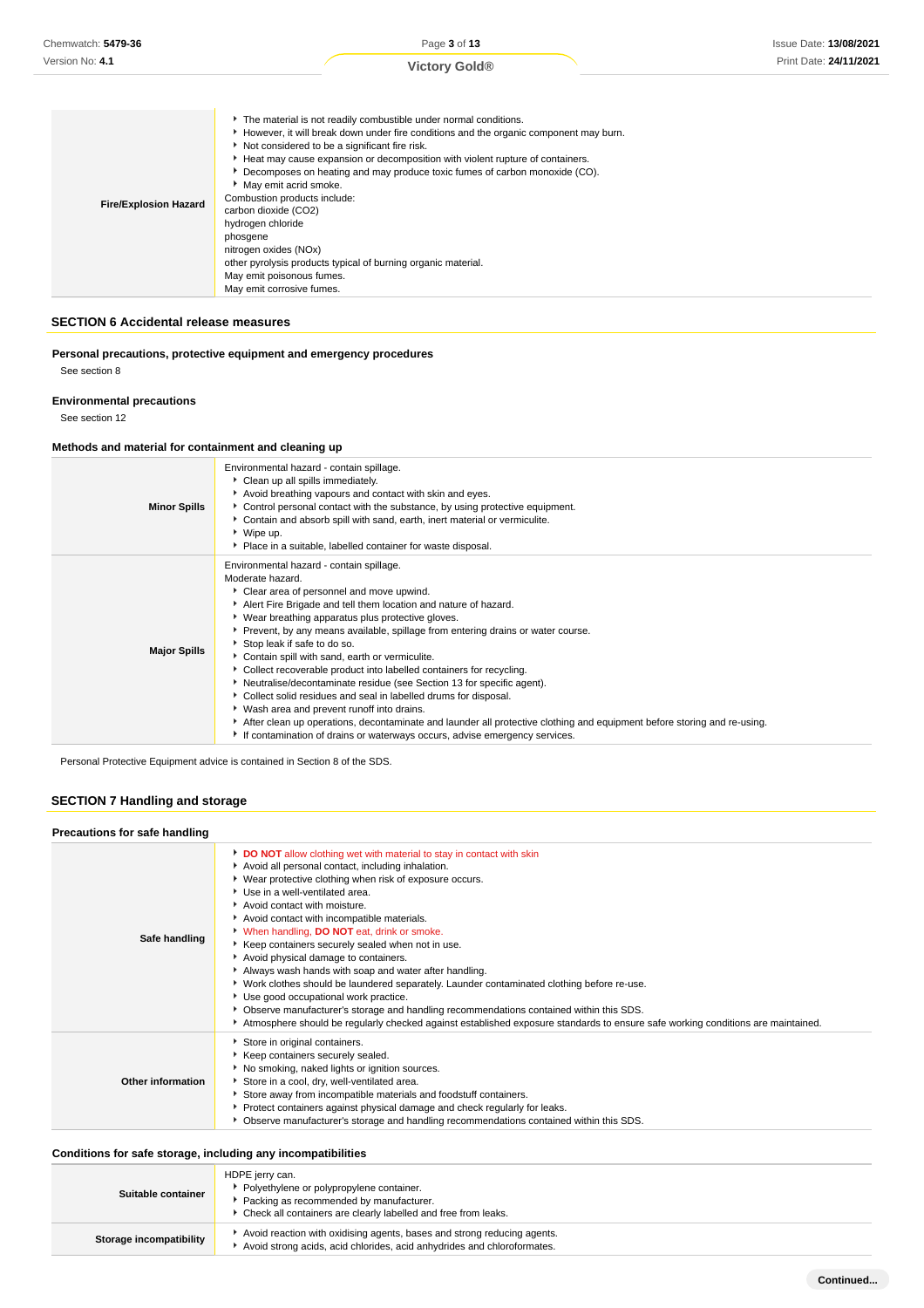## **Victory Gold®**



**X** — Must not be stored together

**0** — May be stored together with specific preventions

**+** — May be stored together

Note: Depending on other risk factors, compatibility assessment based on the table above may not be relevant to storage situations, particularly where large volumes of dangerous goods are stored and handled. Reference should be made to the Safety Data Sheets for each substance or article and risks assessed accordingly.

## **SECTION 8 Exposure controls / personal protection**

#### **Control parameters**

### **Occupational Exposure Limits (OEL)**

**INGREDIENT DATA**

| Source                                            | Ingredient      | <b>Material name</b> | <b>TWA</b>        | <b>STEL</b>   | Peak          | <b>Notes</b>  |
|---------------------------------------------------|-----------------|----------------------|-------------------|---------------|---------------|---------------|
| New Zealand Workplace<br>Exposure Standards (WES) | triethanolamine | Triethanolamine      | $5 \text{ mg/m}$  | Not Available | Not Available | Not Available |
| New Zealand Workplace<br>Exposure Standards (WES) | picloram        | Picloram             | $10 \text{ mg/m}$ | Not Available | Not Available | Not Available |

### **Emergency Limits**

| Ingredient                           | TEEL-1                                                                                                                                                                                                                                                                                                                                                                   | TEEL-2    |                               | TEEL-3                                  |
|--------------------------------------|--------------------------------------------------------------------------------------------------------------------------------------------------------------------------------------------------------------------------------------------------------------------------------------------------------------------------------------------------------------------------|-----------|-------------------------------|-----------------------------------------|
| triethanolamine                      | $15 \text{ mg/m}$                                                                                                                                                                                                                                                                                                                                                        | 240 mg/m3 |                               | 1,500 mg/m3                             |
| Ingredient                           | <b>Original IDLH</b>                                                                                                                                                                                                                                                                                                                                                     |           | <b>Revised IDLH</b>           |                                         |
| Triclopyr Acid (triclopyr)           | Not Available                                                                                                                                                                                                                                                                                                                                                            |           | Not Available                 |                                         |
| triethanolamine                      | Not Available                                                                                                                                                                                                                                                                                                                                                            |           | Not Available                 |                                         |
| picloram                             | Not Available                                                                                                                                                                                                                                                                                                                                                            |           | Not Available                 |                                         |
| <b>Occupational Exposure Banding</b> |                                                                                                                                                                                                                                                                                                                                                                          |           |                               |                                         |
| Ingredient                           | <b>Occupational Exposure Band Rating</b>                                                                                                                                                                                                                                                                                                                                 |           |                               | <b>Occupational Exposure Band Limit</b> |
| Triclopyr Acid (triclopyr)           | E                                                                                                                                                                                                                                                                                                                                                                        |           | $\leq$ 0.01 mg/m <sup>3</sup> |                                         |
| Notes:                               | Occupational exposure banding is a process of assigning chemicals into specific categories or bands based on a chemical's potency and the<br>adverse health outcomes associated with exposure. The output of this process is an occupational exposure band (OEB), which corresponds to a<br>range of exposure concentrations that are expected to protect worker health. |           |                               |                                         |

#### **MATERIAL DATA**

#### **Exposure controls**

|                         | Engineering controls are used to remove a hazard or place a barrier between the worker and the hazard. Well-designed engineering controls can<br>be highly effective in protecting workers and will typically be independent of worker interactions to provide this high level of protection.<br>The basic types of engineering controls are:<br>Process controls which involve changing the way a job activity or process is done to reduce the risk.<br>Enclosure and/or isolation of emission source which keeps a selected hazard "physically" away from the worker and ventilation that strategically<br>"adds" and "removes" air in the work environment. Ventilation can remove or dilute an air contaminant if designed properly. The design of a<br>ventilation system must match the particular process and chemical or contaminant in use.<br>Employers may need to use multiple types of controls to prevent employee overexposure.<br>Local exhaust ventilation usually required. If risk of overexposure exists, wear approved respirator. Correct fit is essential to obtain adequate<br>protection. Supplied-air type respirator may be required in special circumstances. Correct fit is essential to ensure adequate protection.<br>An approved self contained breathing apparatus (SCBA) may be required in some situations.<br>Provide adequate ventilation in warehouse or closed storage area. Air contaminants generated in the workplace possess varying "escape"<br>velocities which, in turn, determine the "capture velocities" of fresh circulating air required to effectively remove the contaminant. |                                     |  |  |  |
|-------------------------|-------------------------------------------------------------------------------------------------------------------------------------------------------------------------------------------------------------------------------------------------------------------------------------------------------------------------------------------------------------------------------------------------------------------------------------------------------------------------------------------------------------------------------------------------------------------------------------------------------------------------------------------------------------------------------------------------------------------------------------------------------------------------------------------------------------------------------------------------------------------------------------------------------------------------------------------------------------------------------------------------------------------------------------------------------------------------------------------------------------------------------------------------------------------------------------------------------------------------------------------------------------------------------------------------------------------------------------------------------------------------------------------------------------------------------------------------------------------------------------------------------------------------------------------------------------------------------------------------------------------------------------|-------------------------------------|--|--|--|
|                         | Type of Contaminant:                                                                                                                                                                                                                                                                                                                                                                                                                                                                                                                                                                                                                                                                                                                                                                                                                                                                                                                                                                                                                                                                                                                                                                                                                                                                                                                                                                                                                                                                                                                                                                                                                | Air Speed:                          |  |  |  |
| Appropriate engineering | solvent, vapours, degreasing etc., evaporating from tank (in still air).                                                                                                                                                                                                                                                                                                                                                                                                                                                                                                                                                                                                                                                                                                                                                                                                                                                                                                                                                                                                                                                                                                                                                                                                                                                                                                                                                                                                                                                                                                                                                            | $0.25 - 0.5$ m/s<br>(50-100 f/min.) |  |  |  |
| controls                | aerosols, fumes from pouring operations, intermittent container filling, low speed conveyer transfers, welding, spray<br>drift, plating acid fumes, pickling (released at low velocity into zone of active generation)                                                                                                                                                                                                                                                                                                                                                                                                                                                                                                                                                                                                                                                                                                                                                                                                                                                                                                                                                                                                                                                                                                                                                                                                                                                                                                                                                                                                              | 0.5-1 m/s (100-200<br>$f/min.$ )    |  |  |  |
|                         | direct spray, spray painting in shallow booths, drum filling, conveyer loading, crusher dusts, gas discharge (active<br>generation into zone of rapid air motion)                                                                                                                                                                                                                                                                                                                                                                                                                                                                                                                                                                                                                                                                                                                                                                                                                                                                                                                                                                                                                                                                                                                                                                                                                                                                                                                                                                                                                                                                   | 1-2.5 m/s (200-500<br>$f/min.$ )    |  |  |  |
|                         | grinding, abrasive blasting, tumbling, high speed wheel generated dusts (released at high initial velocity into zone of<br>very high rapid air motion).                                                                                                                                                                                                                                                                                                                                                                                                                                                                                                                                                                                                                                                                                                                                                                                                                                                                                                                                                                                                                                                                                                                                                                                                                                                                                                                                                                                                                                                                             | $2.5 - 10$ m/s<br>(500-2000 f/min.) |  |  |  |
|                         | Within each range the appropriate value depends on:                                                                                                                                                                                                                                                                                                                                                                                                                                                                                                                                                                                                                                                                                                                                                                                                                                                                                                                                                                                                                                                                                                                                                                                                                                                                                                                                                                                                                                                                                                                                                                                 |                                     |  |  |  |
|                         | Lower end of the range                                                                                                                                                                                                                                                                                                                                                                                                                                                                                                                                                                                                                                                                                                                                                                                                                                                                                                                                                                                                                                                                                                                                                                                                                                                                                                                                                                                                                                                                                                                                                                                                              | Upper end of the range              |  |  |  |
|                         | 1: Room air currents minimal or favourable to capture                                                                                                                                                                                                                                                                                                                                                                                                                                                                                                                                                                                                                                                                                                                                                                                                                                                                                                                                                                                                                                                                                                                                                                                                                                                                                                                                                                                                                                                                                                                                                                               | 1: Disturbing room air currents     |  |  |  |
|                         | 2: Contaminants of low toxicity or of nuisance value only.                                                                                                                                                                                                                                                                                                                                                                                                                                                                                                                                                                                                                                                                                                                                                                                                                                                                                                                                                                                                                                                                                                                                                                                                                                                                                                                                                                                                                                                                                                                                                                          | 2: Contaminants of high toxicity    |  |  |  |
|                         | 3: Intermittent, low production.                                                                                                                                                                                                                                                                                                                                                                                                                                                                                                                                                                                                                                                                                                                                                                                                                                                                                                                                                                                                                                                                                                                                                                                                                                                                                                                                                                                                                                                                                                                                                                                                    | 3: High production, heavy use       |  |  |  |
|                         | 4: Large hood or large air mass in motion                                                                                                                                                                                                                                                                                                                                                                                                                                                                                                                                                                                                                                                                                                                                                                                                                                                                                                                                                                                                                                                                                                                                                                                                                                                                                                                                                                                                                                                                                                                                                                                           | 4: Small hood-local control only    |  |  |  |
|                         | Simple theory shows that air velocity falls rapidly with distance away from the opening of a simple extraction pipe. Velocity generally decreases                                                                                                                                                                                                                                                                                                                                                                                                                                                                                                                                                                                                                                                                                                                                                                                                                                                                                                                                                                                                                                                                                                                                                                                                                                                                                                                                                                                                                                                                                   |                                     |  |  |  |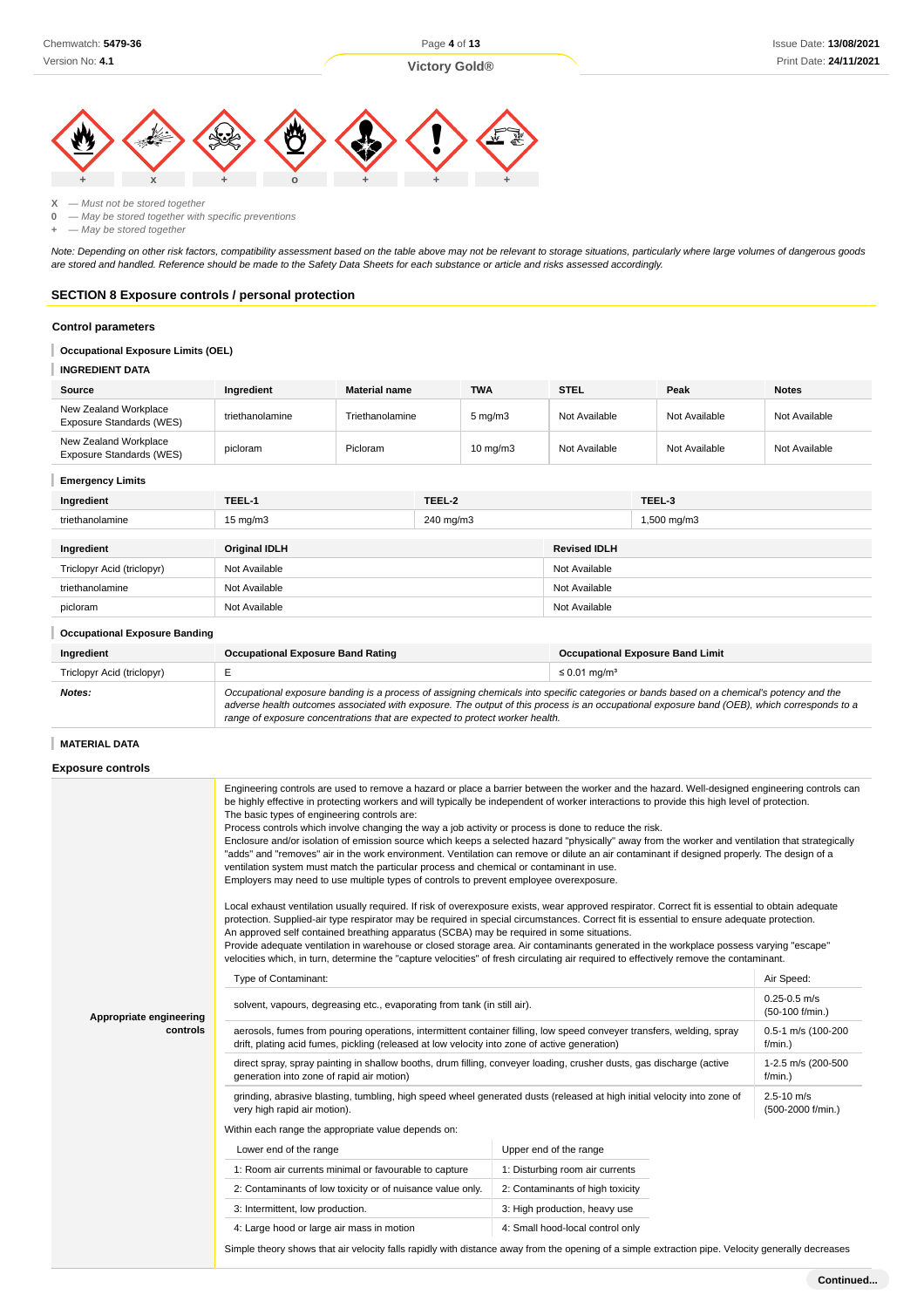|                              | with the square of distance from the extraction point (in simple cases). Therefore the air speed at the extraction point should be adjusted,<br>accordingly, after reference to distance from the contaminating source. The air velocity at the extraction fan, for example, should be a minimum of<br>1-2 m/s (200-400 f/min) for extraction of solvents generated in a tank 2 meters distant from the extraction point. Other mechanical considerations,<br>producing performance deficits within the extraction apparatus, make it essential that theoretical air velocities are multiplied by factors of 10 or<br>more when extraction systems are installed or used.                                                                                                                                                                                                                                                                                                                                                                                                                                                                                                                                                                                                                                                                                                                                                                                                                                                                                                                                                                                                                                                                                                                                                                                                                                                                                                                                                                                                                                                                                                                                                                                                                                                                                                                                                                                                                                                                                                                                                                                                                                                                                                                                                                                                                                                                                                                                                                                                                                                                                                                                                                                                                                                                                                                                                                                                                                                                                                                                                                                                                                                                                                                                                                                                                                                                                                                                                           |
|------------------------------|-------------------------------------------------------------------------------------------------------------------------------------------------------------------------------------------------------------------------------------------------------------------------------------------------------------------------------------------------------------------------------------------------------------------------------------------------------------------------------------------------------------------------------------------------------------------------------------------------------------------------------------------------------------------------------------------------------------------------------------------------------------------------------------------------------------------------------------------------------------------------------------------------------------------------------------------------------------------------------------------------------------------------------------------------------------------------------------------------------------------------------------------------------------------------------------------------------------------------------------------------------------------------------------------------------------------------------------------------------------------------------------------------------------------------------------------------------------------------------------------------------------------------------------------------------------------------------------------------------------------------------------------------------------------------------------------------------------------------------------------------------------------------------------------------------------------------------------------------------------------------------------------------------------------------------------------------------------------------------------------------------------------------------------------------------------------------------------------------------------------------------------------------------------------------------------------------------------------------------------------------------------------------------------------------------------------------------------------------------------------------------------------------------------------------------------------------------------------------------------------------------------------------------------------------------------------------------------------------------------------------------------------------------------------------------------------------------------------------------------------------------------------------------------------------------------------------------------------------------------------------------------------------------------------------------------------------------------------------------------------------------------------------------------------------------------------------------------------------------------------------------------------------------------------------------------------------------------------------------------------------------------------------------------------------------------------------------------------------------------------------------------------------------------------------------------------------------------------------------------------------------------------------------------------------------------------------------------------------------------------------------------------------------------------------------------------------------------------------------------------------------------------------------------------------------------------------------------------------------------------------------------------------------------------------------------------------------------------------------------------------------------------------------------|
| <b>Personal protection</b>   |                                                                                                                                                                                                                                                                                                                                                                                                                                                                                                                                                                                                                                                                                                                                                                                                                                                                                                                                                                                                                                                                                                                                                                                                                                                                                                                                                                                                                                                                                                                                                                                                                                                                                                                                                                                                                                                                                                                                                                                                                                                                                                                                                                                                                                                                                                                                                                                                                                                                                                                                                                                                                                                                                                                                                                                                                                                                                                                                                                                                                                                                                                                                                                                                                                                                                                                                                                                                                                                                                                                                                                                                                                                                                                                                                                                                                                                                                                                                                                                                                                     |
| Eye and face protection      | Safety glasses with side shields.<br>Chemical goggles.<br>Contact lenses may pose a special hazard; soft contact lenses may absorb and concentrate irritants. A written policy document, describing<br>the wearing of lenses or restrictions on use, should be created for each workplace or task. This should include a review of lens absorption<br>and adsorption for the class of chemicals in use and an account of injury experience. Medical and first-aid personnel should be trained in<br>their removal and suitable equipment should be readily available. In the event of chemical exposure, begin eye irrigation immediately and<br>remove contact lens as soon as practicable. Lens should be removed at the first signs of eye redness or irritation - lens should be removed in<br>a clean environment only after workers have washed hands thoroughly. [CDC NIOSH Current Intelligence Bulletin 59], [AS/NZS 1336 or<br>national equivalent]                                                                                                                                                                                                                                                                                                                                                                                                                                                                                                                                                                                                                                                                                                                                                                                                                                                                                                                                                                                                                                                                                                                                                                                                                                                                                                                                                                                                                                                                                                                                                                                                                                                                                                                                                                                                                                                                                                                                                                                                                                                                                                                                                                                                                                                                                                                                                                                                                                                                                                                                                                                                                                                                                                                                                                                                                                                                                                                                                                                                                                                                       |
| <b>Skin protection</b>       | See Hand protection below                                                                                                                                                                                                                                                                                                                                                                                                                                                                                                                                                                                                                                                                                                                                                                                                                                                                                                                                                                                                                                                                                                                                                                                                                                                                                                                                                                                                                                                                                                                                                                                                                                                                                                                                                                                                                                                                                                                                                                                                                                                                                                                                                                                                                                                                                                                                                                                                                                                                                                                                                                                                                                                                                                                                                                                                                                                                                                                                                                                                                                                                                                                                                                                                                                                                                                                                                                                                                                                                                                                                                                                                                                                                                                                                                                                                                                                                                                                                                                                                           |
| <b>Hands/feet protection</b> | ▶ Wear chemical protective gloves, e.g. PVC.<br>▶ Wear safety footwear or safety gumboots, e.g. Rubber<br><b>NOTE:</b><br>The material may produce skin sensitisation in predisposed individuals. Care must be taken, when removing gloves and other protective<br>equipment, to avoid all possible skin contact.<br>▶ Contaminated leather items, such as shoes, belts and watch-bands should be removed and destroyed.<br>The selection of suitable gloves does not only depend on the material, but also on further marks of quality which vary from manufacturer to<br>manufacturer. Where the chemical is a preparation of several substances, the resistance of the glove material can not be calculated in advance<br>and has therefore to be checked prior to the application.<br>The exact break through time for substances has to be obtained from the manufacturer of the protective gloves and has to be observed when<br>making a final choice.<br>Personal hygiene is a key element of effective hand care. Gloves must only be worn on clean hands. After using gloves, hands should be<br>washed and dried thoroughly. Application of a non-perfumed moisturiser is recommended.<br>Suitability and durability of glove type is dependent on usage. Important factors in the selection of gloves include:<br>frequency and duration of contact,<br>٠<br>chemical resistance of glove material,<br>٠<br>glove thickness and<br>$\blacksquare$<br>dexterity<br>Select gloves tested to a relevant standard (e.g. Europe EN 374, US F739, AS/NZS 2161.1 or national equivalent).<br>When prolonged or frequently repeated contact may occur, a glove with a protection class of 5 or higher (breakthrough time greater than<br>240 minutes according to EN 374, AS/NZS 2161.10.1 or national equivalent) is recommended.<br>When only brief contact is expected, a glove with a protection class of 3 or higher (breakthrough time greater than 60 minutes according to<br>EN 374, AS/NZS 2161.10.1 or national equivalent) is recommended.<br>Some glove polymer types are less affected by movement and this should be taken into account when considering gloves for long-term<br>$\blacksquare$<br>use.<br>Contaminated gloves should be replaced.<br>$\cdot$<br>As defined in ASTM F-739-96 in any application, gloves are rated as:<br>Excellent when breakthrough time > 480 min<br>Good when breakthrough time > 20 min<br>Fair when breakthrough time < 20 min<br>Poor when glove material degrades<br>For general applications, gloves with a thickness typically greater than 0.35 mm, are recommended.<br>It should be emphasised that glove thickness is not necessarily a good predictor of glove resistance to a specific chemical, as the permeation<br>efficiency of the glove will be dependent on the exact composition of the glove material. Therefore, glove selection should also be based on<br>consideration of the task requirements and knowledge of breakthrough times.<br>Glove thickness may also vary depending on the glove manufacturer, the glove type and the glove model. Therefore, the manufacturers'<br>technical data should always be taken into account to ensure selection of the most appropriate glove for the task.<br>Note: Depending on the activity being conducted, gloves of varying thickness may be required for specific tasks. For example:<br>Thinner gloves (down to 0.1 mm or less) may be required where a high degree of manual dexterity is needed. However, these gloves are<br>only likely to give short duration protection and would normally be just for single use applications, then disposed of.<br>Thicker gloves (up to 3 mm or more) may be required where there is a mechanical (as well as a chemical) risk i.e. where there is abrasion<br>or puncture potential<br>Gloves must only be worn on clean hands. After using gloves, hands should be washed and dried thoroughly. Application of a non-perfumed<br>moisturiser is recommended. |
| <b>Body protection</b>       | See Other protection below                                                                                                                                                                                                                                                                                                                                                                                                                                                                                                                                                                                                                                                                                                                                                                                                                                                                                                                                                                                                                                                                                                                                                                                                                                                                                                                                                                                                                                                                                                                                                                                                                                                                                                                                                                                                                                                                                                                                                                                                                                                                                                                                                                                                                                                                                                                                                                                                                                                                                                                                                                                                                                                                                                                                                                                                                                                                                                                                                                                                                                                                                                                                                                                                                                                                                                                                                                                                                                                                                                                                                                                                                                                                                                                                                                                                                                                                                                                                                                                                          |
| Other protection             | • Overalls.<br>P.V.C apron.<br>Barrier cream.<br>Skin cleansing cream.<br>▶ Eye wash unit.                                                                                                                                                                                                                                                                                                                                                                                                                                                                                                                                                                                                                                                                                                                                                                                                                                                                                                                                                                                                                                                                                                                                                                                                                                                                                                                                                                                                                                                                                                                                                                                                                                                                                                                                                                                                                                                                                                                                                                                                                                                                                                                                                                                                                                                                                                                                                                                                                                                                                                                                                                                                                                                                                                                                                                                                                                                                                                                                                                                                                                                                                                                                                                                                                                                                                                                                                                                                                                                                                                                                                                                                                                                                                                                                                                                                                                                                                                                                          |

## **Recommended material(s)**

**GLOVE SELECTION INDEX**

Glove selection is based on a modified presentation of the:

 **"Forsberg Clothing Performance Index".**

 The effect(s) of the following substance(s) are taken into account in the **computergenerated** selection:

Victory Gold®

| Material       | CPI |
|----------------|-----|
| BUTYL          | A   |
| NATURAL RUBBER | A   |

## **Respiratory protection**

Type AK-P Filter of sufficient capacity. (AS/NZS 1716 & 1715, EN 143:2000 & 149:2001, ANSI Z88 or national equivalent)

Where the concentration of gas/particulates in the breathing zone, approaches or exceeds the "Exposure Standard" (or ES), respiratory protection is required. Degree of protection varies with both face-piece and Class of filter; the nature of protection varies with Type of filter.

| <b>Required Minimum</b><br><b>Half-Face</b><br><b>Protection Factor</b><br>Respirator | <b>Full-Face</b><br>Respirator | <b>Powered Air</b><br>Respirator |
|---------------------------------------------------------------------------------------|--------------------------------|----------------------------------|
|---------------------------------------------------------------------------------------|--------------------------------|----------------------------------|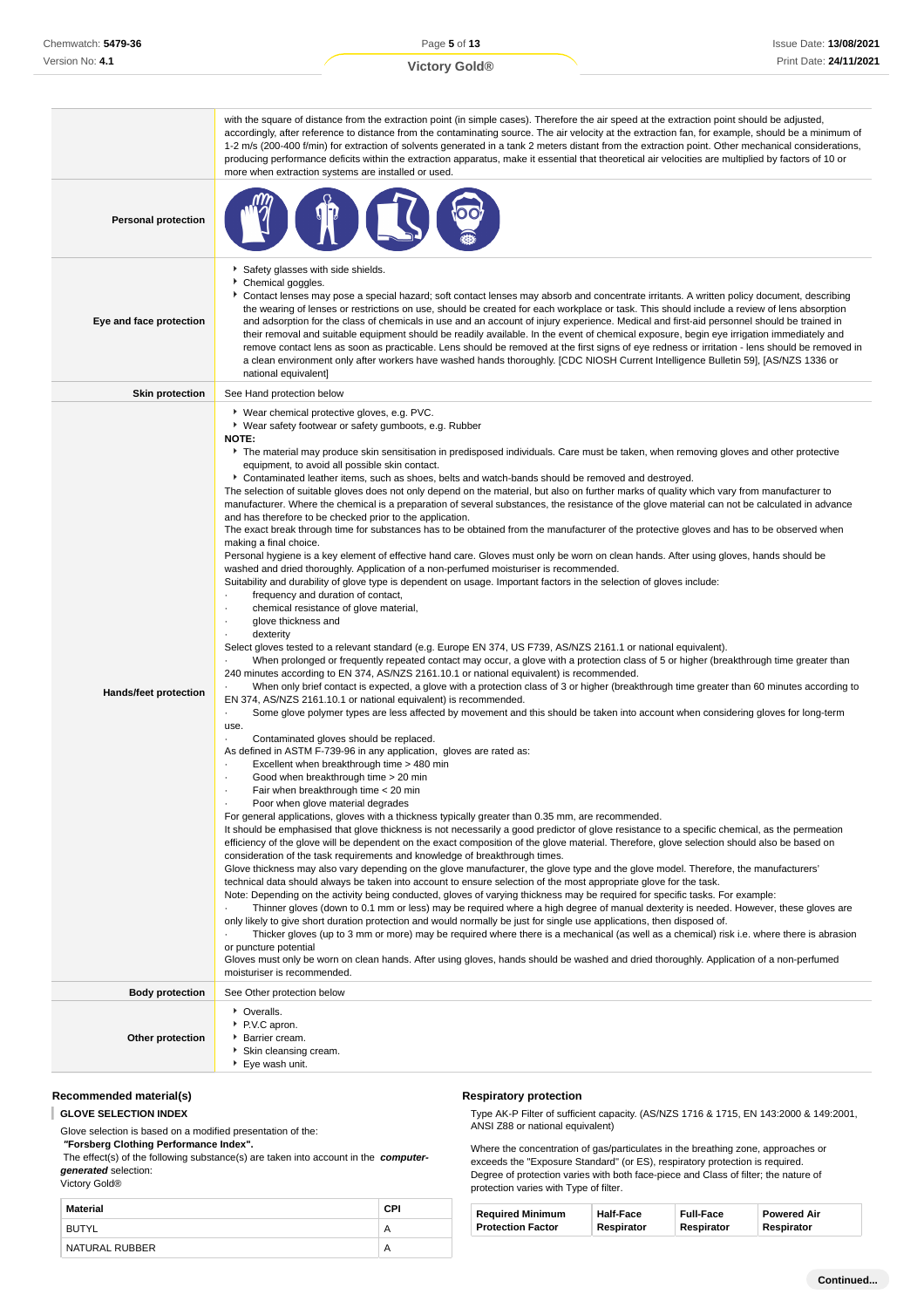| NATURAL+NEOPRENE | A |
|------------------|---|
| <b>NEOPRENE</b>  | A |
| NEOPRENE/NATURAL | A |
| <b>NITRILE</b>   | A |
| <b>PVA</b>       | A |
| <b>PVC</b>       | A |
|                  |   |

\* CPI - Chemwatch Performance Index

A: Best Selection

B: Satisfactory; may degrade after 4 hours continuous immersion

C: Poor to Dangerous Choice for other than short term immersion

**NOTE**: As a series of factors will influence the actual performance of the glove, a final selection must be based on detailed observation. -

\* Where the glove is to be used on a short term, casual or infrequent basis, factors such as "feel" or convenience (e.g. disposability), may dictate a choice of gloves which might otherwise be unsuitable following long-term or frequent use. A qualified practitioner should be consulted.

| up to $10 \times ES$  | AK-AUS P2 | ٠                                  | AK-PAPR-AUS /<br>Class 1 P <sub>2</sub> |
|-----------------------|-----------|------------------------------------|-----------------------------------------|
| up to $50 \times ES$  |           | AK-AUS / Class<br>1 P <sub>2</sub> | -                                       |
| up to $100 \times ES$ | ٠         | AK-2 P2                            | AK-PAPR-2 P2 ^                          |

#### ^ - Full-face

A(All classes) = Organic vapours, B AUS or B1 = Acid gasses, B2 = Acid gas or hydrogen cyanide(HCN), B3 = Acid gas or hydrogen cyanide(HCN), E = Sulfur dioxide(SO2), G = Agricultural chemicals, K = Ammonia(NH3), Hg = Mercury, NO = Oxides of nitrogen,  $MB =$  Methyl bromide,  $AX =$  Low boiling point organic compounds(below 65 degC)

- Cartridge respirators should never be used for emergency ingress or in areas of unknown vapour concentrations or oxygen content.
- The wearer must be warned to leave the contaminated area immediately on detecting any odours through the respirator. The odour may indicate that the mask is not functioning properly, that the vapour concentration is too high, or that the mask is not properly fitted. Because of these limitations, only restricted use of cartridge respirators is considered appropriate.
- Cartridge performance is affected by humidity. Cartridges should be changed after 2 hr of continuous use unless it is determined that the humidity is less than 75%, in which case, cartridges can be used for 4 hr. Used cartridges should be discarded daily, regardless of the length of time used

### **SECTION 9 Physical and chemical properties**

### **Information on basic physical and chemical properties**

| Brown/ amber liquid; dispersible in water. |                                            |                |
|--------------------------------------------|--------------------------------------------|----------------|
|                                            |                                            |                |
| Liquid                                     | Relative density (Water = 1)               | 1.085          |
| Not Available                              | Partition coefficient n-octanol<br>/ water | Not Available  |
| Not Available                              | Auto-ignition temperature (°C)             | Not Applicable |
| $7.0 - 8.5$                                | <b>Decomposition temperature</b>           | Not Available  |
| Not Available                              | Viscosity (cSt)                            | Not Available  |
| >100                                       | Molecular weight (g/mol)                   | Not Applicable |
| Not Applicable                             | <b>Taste</b>                               | Not Available  |
| Not Available                              | <b>Explosive properties</b>                | Not Available  |
| Not Applicable                             | <b>Oxidising properties</b>                | Not Available  |
| Not Applicable                             | Surface Tension (dyn/cm or<br>$mN/m$ )     | Not Available  |
| Not Applicable                             | <b>Volatile Component (%vol)</b>           | Not Available  |
| Not Available                              | Gas group                                  | Not Available  |
| Dispersible                                | pH as a solution (%)                       | Not Available  |
| Not Available                              | VOC g/L                                    | Not Available  |
|                                            |                                            |                |

### **SECTION 10 Stability and reactivity**

| Reactivity                                 | See section 7                                                                                                                      |
|--------------------------------------------|------------------------------------------------------------------------------------------------------------------------------------|
| <b>Chemical stability</b>                  | • Unstable in the presence of incompatible materials.<br>Product is considered stable.<br>Hazardous polymerisation will not occur. |
| Possibility of hazardous<br>reactions      | See section 7                                                                                                                      |
| <b>Conditions to avoid</b>                 | See section 7                                                                                                                      |
| Incompatible materials                     | See section 7                                                                                                                      |
| <b>Hazardous decomposition</b><br>products | See section 5                                                                                                                      |

## **SECTION 11 Toxicological information**

#### **Information on toxicological effects**

| <b>Inhaled</b> | When rats (both sexes) were exposed to statically generated triethanolamine (25 deg. C) for six hours, there were no major signs nor was there<br>any gross pathology (kill rate 0/6).<br>Inhalation of vapours or aerosols (mists, fumes), generated by the material during the course of normal handling, may be damaging to the health<br>of the individual.<br>Limited evidence exists that the substance may cause irreversible but non-lethal mutagenic effects following a single exposure. |  |
|----------------|----------------------------------------------------------------------------------------------------------------------------------------------------------------------------------------------------------------------------------------------------------------------------------------------------------------------------------------------------------------------------------------------------------------------------------------------------------------------------------------------------|--|
| Ingestion      | Accidental ingestion of the material may be damaging to the health of the individual.                                                                                                                                                                                                                                                                                                                                                                                                              |  |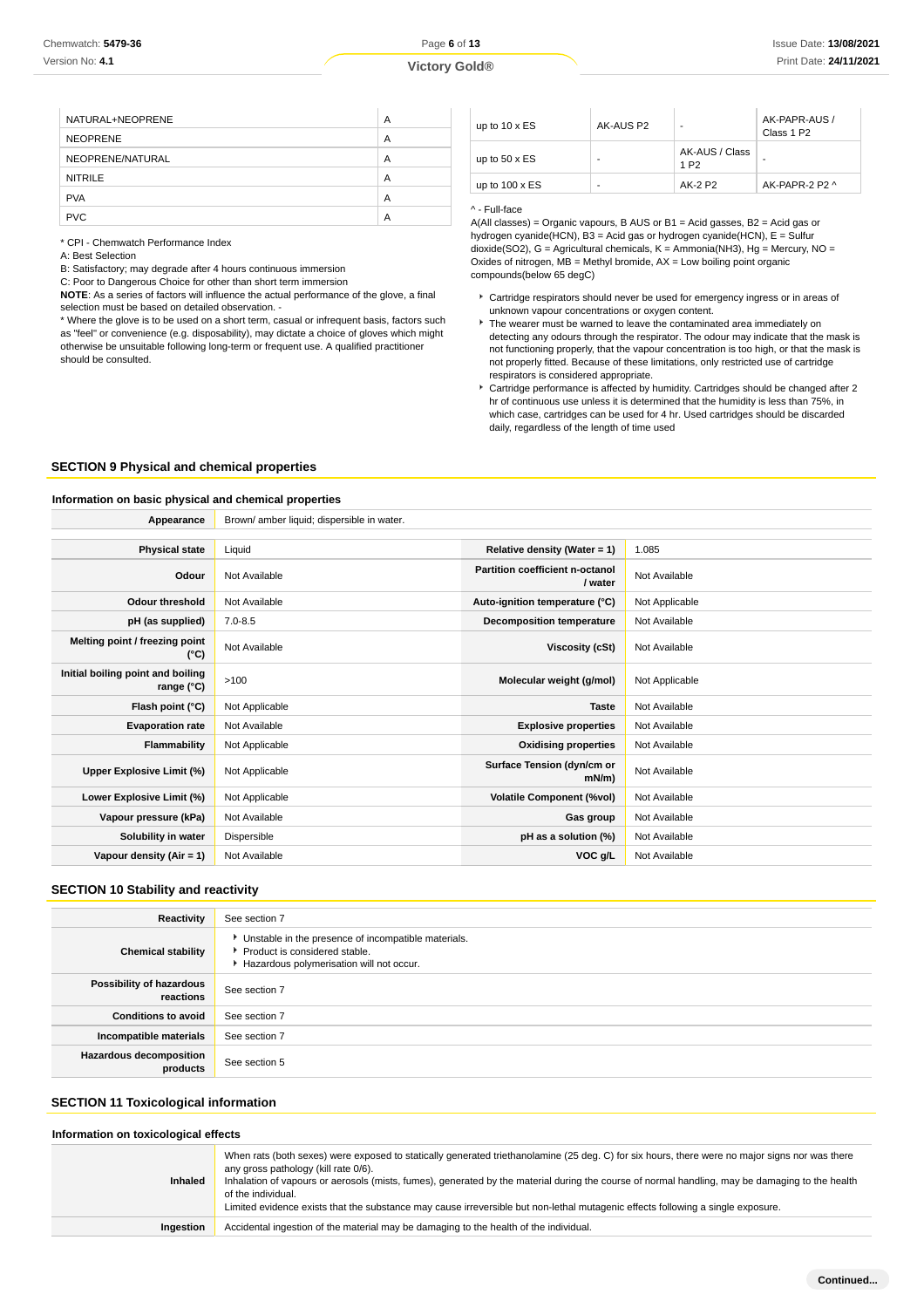| <b>Skin Contact</b> | Limited evidence exists, or practical experience predicts, that the material either produces inflammation of the skin in a substantial number of<br>individuals following direct contact, and/or produces significant inflammation when applied to the healthy intact skin of animals, for up to four<br>hours, such inflammation being present twenty-four hours or more after the end of the exposure period. Skin irritation may also be present after<br>prolonged or repeated exposure; this may result in a form of contact dermatitis (nonallergic). The dermatitis is often characterised by skin<br>redness (erythema) and swelling (oedema) which may progress to blistering (vesiculation), scaling and thickening of the epidermis. At the<br>microscopic level there may be intercellular oedema of the spongy layer of the skin (spongiosis) and intracellular oedema of the epidermis.<br>Open cuts, abraded or irritated skin should not be exposed to this material<br>Entry into the blood-stream through, for example, cuts, abrasions, puncture wounds or lesions, may produce systemic injury with harmful effects.<br>Examine the skin prior to the use of the material and ensure that any external damage is suitably protected.<br>Brief contact with triethanolamine may cause slight irritation with itching and local redness. Prolonged contact may produce more severe irritation<br>with discomfort, or pain, localised redness and swelling (oedema) and possible tissue destruction. Skin contact may produce sensitisation in a<br>small proportion of individuals. Covered patch testing resulted in a small percentage of subjects who displayed signs of allergic contact dermatitis<br>(BIBRA Toxicology Profile, 1990). Triethanolamine has also been identified as the cause of erythematous vesicular lesions, eczema, non-allergic<br>contact dermatitis and irritation amongst workers.<br>Rabbits exposed percutaneously to toxic levels of triethanolamine showed sluggishness, unsteady gait and emaciation. Gross pathology<br>consisted of discoloured lungs, thymus, spleen, kidneys, stomach and, gas and/ or liquid-filled intestines.<br>Guinea pigs exposed dermally to triethanolamine (8 g/kg/day, 5 days/week applied to shaved and subsequently bandaged skin), died between<br>the second and seventeenth application. Necrosis of the epithelium was observed. Kidneys and liver showed cloudy swelling and congestion;<br>fatty changes were seen in the central ascini of the liver, and lung and adrenal congestion were observed.                                                                                                                                                                                                                                                                                                                                                                                                                                                                                                                                                                                                                                                                                                                                                                                                                                                                                                                                                                                                                                                                                                                                                                                                                                                                                                                                                                                                                                                                                                                                                                                                                                                                                                                                                                                                                                                                                                                                                                                                                                                                                                                                                                                                                                                                                                                                                                                                                                                                                                                                                                                                                                                                                                                                                                                                                                                                                                                                                                                                                                                                                                                                                                                                                                                                                                                                                                                                                                                                                                                                                                                                                                                                                                                                                                                                                                                                                                                                                                                                                                                                                                                                                                                                                                                                                                                                                                                                                                                                                                                                                                                                                                                                                                                                                                                                                                                                                                                                                                                                                                                                                                                               |
|---------------------|--------------------------------------------------------------------------------------------------------------------------------------------------------------------------------------------------------------------------------------------------------------------------------------------------------------------------------------------------------------------------------------------------------------------------------------------------------------------------------------------------------------------------------------------------------------------------------------------------------------------------------------------------------------------------------------------------------------------------------------------------------------------------------------------------------------------------------------------------------------------------------------------------------------------------------------------------------------------------------------------------------------------------------------------------------------------------------------------------------------------------------------------------------------------------------------------------------------------------------------------------------------------------------------------------------------------------------------------------------------------------------------------------------------------------------------------------------------------------------------------------------------------------------------------------------------------------------------------------------------------------------------------------------------------------------------------------------------------------------------------------------------------------------------------------------------------------------------------------------------------------------------------------------------------------------------------------------------------------------------------------------------------------------------------------------------------------------------------------------------------------------------------------------------------------------------------------------------------------------------------------------------------------------------------------------------------------------------------------------------------------------------------------------------------------------------------------------------------------------------------------------------------------------------------------------------------------------------------------------------------------------------------------------------------------------------------------------------------------------------------------------------------------------------------------------------------------------------------------------------------------------------------------------------------------------------------------------------------------------------------------------------------------------------------------------------------------------------------------------------------------------------------------------------------------------------------------------------------------------------------------------------------------------------------------------------------------------------------------------------------------------------------------------------------------------------------------------------------------------------------------------------------------------------------------------------------------------------------------------------------------------------------------------------------------------------------------------------------------------------------------------------------------------------------------------------------------------------------------------------------------------------------------------------------------------------------------------------------------------------------------------------------------------------------------------------------------------------------------------------------------------------------------------------------------------------------------------------------------------------------------------------------------------------------------------------------------------------------------------------------------------------------------------------------------------------------------------------------------------------------------------------------------------------------------------------------------------------------------------------------------------------------------------------------------------------------------------------------------------------------------------------------------------------------------------------------------------------------------------------------------------------------------------------------------------------------------------------------------------------------------------------------------------------------------------------------------------------------------------------------------------------------------------------------------------------------------------------------------------------------------------------------------------------------------------------------------------------------------------------------------------------------------------------------------------------------------------------------------------------------------------------------------------------------------------------------------------------------------------------------------------------------------------------------------------------------------------------------------------------------------------------------------------------------------------------------------------------------------------------------------------------------------------------------------------------------------------------------------------------------------------------------------------------------------------------------------------------------------------------------------------------------------------------------------------------------------------------------------------------------------------------------------------------------------------------------------------------------------------------------------------------------------------------------------------------------------------------------------------------------------------------------------------------------------------------------------------------------------------------------------------------------------------------------------------------------------------------------------------------------------------------------------------------------------------------------------------------------------------------------------------------------------------------------------------------------------------------------------------------------------------------------------------------------------------------------------------------------------------------------------------------------------------------------------------------------------------------------------------------------------------------------------------------------------------------------------------------------------------------------------------------------------------------------------------------------------------------------------------------------------------------------------------------------------------------------------------------------------------------------------------------------------------------------------------------------------------------------------------|
| Eye                 | When applied to the eye(s) of animals, the material produces severe ocular lesions which are present twenty-four hours or more after instillation.                                                                                                                                                                                                                                                                                                                                                                                                                                                                                                                                                                                                                                                                                                                                                                                                                                                                                                                                                                                                                                                                                                                                                                                                                                                                                                                                                                                                                                                                                                                                                                                                                                                                                                                                                                                                                                                                                                                                                                                                                                                                                                                                                                                                                                                                                                                                                                                                                                                                                                                                                                                                                                                                                                                                                                                                                                                                                                                                                                                                                                                                                                                                                                                                                                                                                                                                                                                                                                                                                                                                                                                                                                                                                                                                                                                                                                                                                                                                                                                                                                                                                                                                                                                                                                                                                                                                                                                                                                                                                                                                                                                                                                                                                                                                                                                                                                                                                                                                                                                                                                                                                                                                                                                                                                                                                                                                                                                                                                                                                                                                                                                                                                                                                                                                                                                                                                                                                                                                                                                                                                                                                                                                                                                                                                                                                                                                                                                                                                                                                                                                                                                                                                                                                                                                                                                                                                                                                                                                                                                                                                                                                                                                                                                                                                                                                                                                                                                                                                                                                                                                                                             |
| Chronic             | On the basis, primarily, of animal experiments, concern has been expressed that the material may produce carcinogenic or mutagenic effects; in<br>respect of the available information, however, there presently exists inadequate data for making a satisfactory assessment.<br>Repeated or long-term occupational exposure is likely to produce cumulative health effects involving organs or biochemical systems.<br>Practical experience shows that skin contact with the material is capable either of inducing a sensitisation reaction in a substantial number of<br>individuals, and/or of producing a positive response in experimental animals.<br>Substances that can cause occupational asthma (also known as asthmagens and respiratory sensitisers) can induce a state of specific airway<br>hyper-responsiveness via an immunological, irritant or other mechanism. Once the airways have become hyper-responsive, further exposure to<br>the substance, sometimes even to tiny quantities, may cause respiratory symptoms. These symptoms can range in severity from a runny nose to<br>asthma. Not all workers who are exposed to a sensitiser will become hyper-responsive and it is impossible to identify in advance who are likely to<br>become hyper-responsive.<br>Substances than can cuase occupational asthma should be distinguished from substances which may trigger the symptoms of asthma in people<br>with pre-existing air-way hyper-responsiveness. The latter substances are not classified as asthmagens or respiratory sensitisers<br>Wherever it is reasonably practicable, exposure to substances that can cuase occupational asthma should be prevented. Where this is not<br>possible the primary aim is to apply adequate standards of control to prevent workers from becoming hyper-responsive.<br>Activities giving rise to short-term peak concentrations should receive particular attention when risk management is being considered. Health<br>surveillance is appropriate for all employees exposed or liable to be exposed to a substance which may cause occupational asthma and there<br>should be appropriate consultation with an occupational health professional over the degree of risk and level of surveillance.<br>Harmful: danger of serious damage to health by prolonged exposure through inhalation, in contact with skin and if swallowed.<br>Serious damage (clear functional disturbance or morphological change which may have toxicological significance) is likely to be caused by<br>repeated or prolonged exposure. As a rule the material produces, or contains a substance which produces severe lesions. Such damage may<br>become apparent following direct application in subchronic (90 day) toxicity studies or following sub-acute (28 day) or chronic (two-year) toxicity<br>tests.<br>Clinical symptoms and signs of intoxication following occupational exposure to pyridine, its homologues and derivatives include gastrointestinal<br>disturbance with diarrhoea, abdominal pain and nausea, weakness, headache, insomnia and nervousness. Data indicate that piperidine, pyridine,<br>methyl and alkyl derivatives of pyridine (picolines, lutidines collidines), nicotinonitrile and picolinonitrile are slightly to moderately toxic following<br>acute exposures<br>The available data support the conclusion that the pyridines possess similar human health-related data, and in particular, target organs appear to<br>be the liver and the male reproductive tract.,<br>The weight-of-evidence suggests that Pyridine and Pyridine Derivatives Category chemicals are not mutagenic. This conclusion is supported by a<br>number of in vivo mutagenicity assays and carcinogenicity studies with negative results for pyridine.<br>Reproductive screening evaluations using several repeated dose toxicity studies indicates that piperidine, pyridine and nicotinonitrile may be<br>male reproductive toxicants.<br>Exposures less than those which produce overt clinical signs may produce varying levels of liver damage with central lobular fatty degeneration,<br>congestion and cellular infiltration; repeated low level exposures may produce cirrhosis. The kidney is less sensitive to pyridine-induced damage<br>than is the liver. Pyridine, like primidone, phenobarbitol and oxazepam induces liver neoplasms in mice, but not in rats, even though in rats these<br>chemicals cause a spectrum of toxic liver lesions. The mouse, an animal with a high background rate of liver neoplasms, is particularly sensitive<br>to the development of malignant liver neoplasms following chemical exposure. There is equivocal evidence (1) that pyridine is carcinogenic in<br>male F344/N rats (based on an increased incidence of renal tubule neoplasms), in female rats of the same species (based on increases in<br>mononuclear cell leukaemia), in male Wistar rats (based on an increased incidence of mono- nuclear cell leukaemia), and clear evidence of<br>carcinogenicity (1) in male and female B6C3F1 mice (based on increased incidences of malignant hepatocellular neoplasms). 1: National<br>Toxicology Program Technical Report Series No. 470, March 2000<br>Repeated excessive exposure to high amounts of picloram may cause liver effects.<br>The results of a 2-year feeding study in rats fed picloram at 20-200 mg/kg/day included the development of centrolobular hepatocellular<br>hypertrophy and increased liver weights. The chronic rat NOAEL was 20 mg/kg/day. Beagles given 150 mg/kg/day picloram showed no treatment<br>related changes in body-weight gain, food consumption, behaviour, mortality, haematological and clinical blood chemistry, urinalysis or in<br>histopathologic parameters.<br>Female rats fed up to 723 mg/kg/day picloram for 2-years showed statistically equivocal evidence of increased incidence of benign nodules in the<br>liver; male rats showed a "negative" carcinogenic response.<br>In a life-time study using mice and rats an increased incidence in pituitary and adrenal neoplasia occurred in male and female rats given 7437<br>and 14875 ppm picloram. In male mice fed 5062 ppm there was an increased incidence of tumours of the spleen.<br>Reversible liver and kidney damage has been demonstrated in animals from chronic exposure to triethanolamine.<br>Although the product is not, in itself, carcinogenic, reaction under strong acid conditions, with nitrites and nitrous acids results in the formation of<br>a potent carcinogen, N-nitrosodiethanolamine.<br>This situation might be encountered in certain metal-treatment operations, for example.<br>A cohort study, in which cancer morbidity and mortality were investigated in workers exposed to cutting fluids with nitrates and amines (amongst<br>them triethanolamine), had negative results. The effects on workers industrially exposed to metal-working coolants containing sodium nitrite and<br>triethanolamine solutions were investigated in a Russian study. Observed vascular effecs were attributed to sodium nitrite; no effects were<br>attributed to triethanolamine.<br>Screening studies in mice suggest that the material does not effect foetal development.<br>In the European Union, trialkylamines, trialkanolamines, and their salts (ingredients containing TEA) may only be used up to 2.5%, must be at<br>least 99% pure, are not to be used with nitrosating systems, must have a maximum secondary amine content of 0.5%, must have a maximum<br>nitrosamine content of 50 ug/kg, and must be kept in nitrite-free containers |

**Victory Gold® TOXICITY IRRITATION**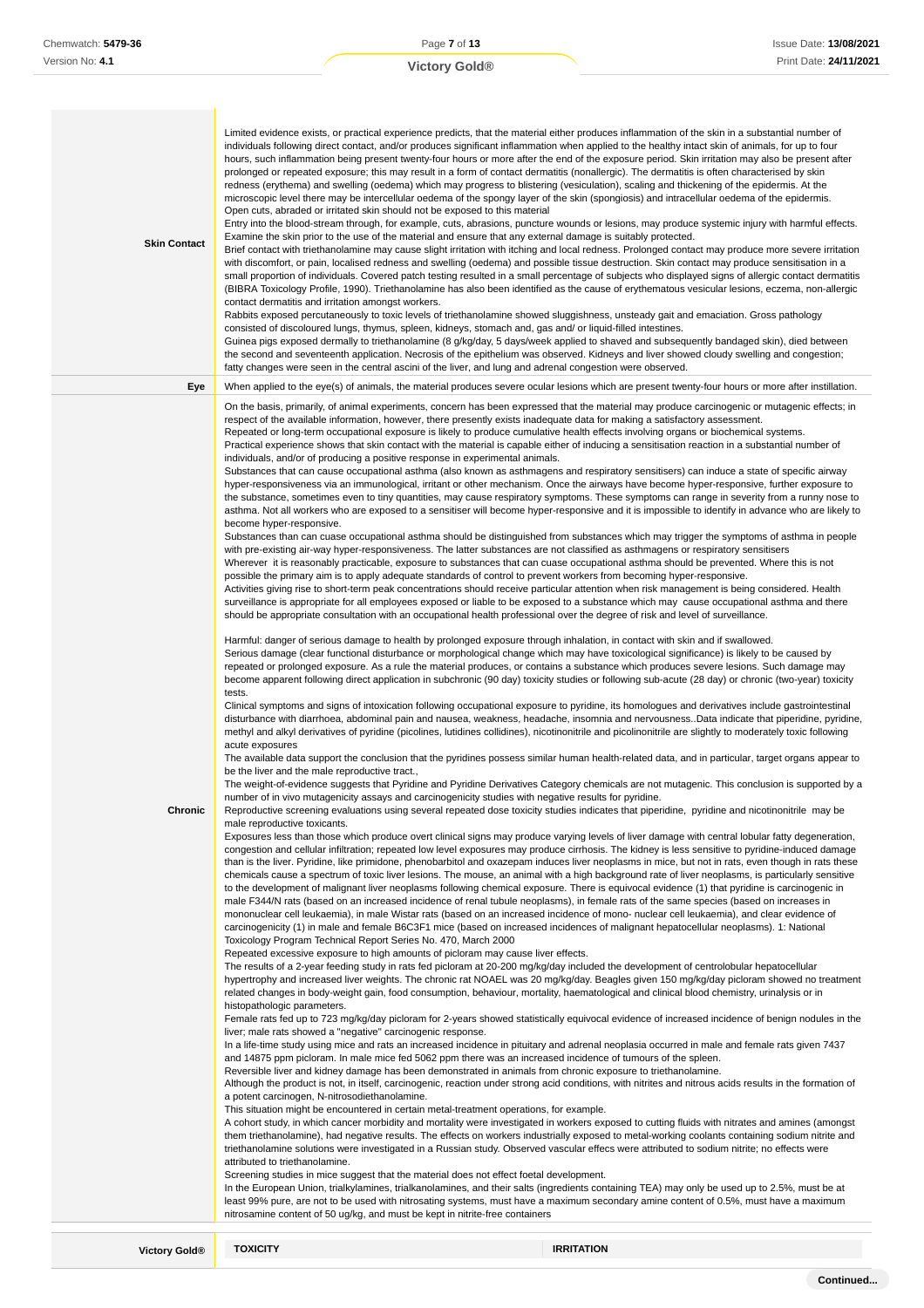|                                   | Not Available                                                                                                                                                                                                                   | Not Available                     |
|-----------------------------------|---------------------------------------------------------------------------------------------------------------------------------------------------------------------------------------------------------------------------------|-----------------------------------|
|                                   | <b>TOXICITY</b>                                                                                                                                                                                                                 | <b>IRRITATION</b>                 |
| <b>Triclopyr Acid (triclopyr)</b> | Dermal (rabbit) LD50: >2000 mg/kg <sup>[2]</sup>                                                                                                                                                                                | Not Available                     |
|                                   | Oral(Guinea) LD50; 310 mg/kg <sup>[2]</sup>                                                                                                                                                                                     |                                   |
|                                   | <b>TOXICITY</b>                                                                                                                                                                                                                 | <b>IRRITATION</b>                 |
|                                   | dermal (rat) LD50: >16000 mg/kg <sup>[2]</sup>                                                                                                                                                                                  | Eye (rabbit): 0.1 ml -            |
|                                   | Oral(Rabbit) LD50; 2200 mg/kg <sup>[2]</sup>                                                                                                                                                                                    | Eye (rabbit): 10 mg - mild        |
|                                   |                                                                                                                                                                                                                                 | Eye (rabbit): 5.62 mg - SEVERE    |
| triethanolamine                   |                                                                                                                                                                                                                                 | minor conjunctival irritation     |
|                                   |                                                                                                                                                                                                                                 | no irritation *                   |
|                                   |                                                                                                                                                                                                                                 | Skin (human): 15 mg/3d (int)-mild |
|                                   |                                                                                                                                                                                                                                 | Skin (rabbit): 4 h occluded       |
|                                   |                                                                                                                                                                                                                                 | Skin (rabbit): 560 mg/24 hr- mild |
|                                   | <b>TOXICITY</b>                                                                                                                                                                                                                 | <b>IRRITATION</b>                 |
| picloram                          | Dermal (rabbit) LD50: >4000 mg/kg <sup>[2]</sup>                                                                                                                                                                                | Eye (rabbit): moderate *          |
|                                   | Oral(Mouse) LD50; 1061 mg/kg <sup>[2]</sup>                                                                                                                                                                                     | Skin (rabbit): mild *             |
| Legend:                           | 1. Value obtained from Europe ECHA Registered Substances - Acute toxicity 2.* Value obtained from manufacturer's SDS. Unless otherwise<br>specified data extracted from RTECS - Register of Toxic Effect of chemical Substances |                                   |

| <b>TRICLOPYR ACID</b><br>(TRICLOPYR) | NOEL (2y) for rats 3.0 mg/kg daily, for mice 5.3 mg/kg diet * ADI 0.03 mg/kg * Reproductive effector in rats. ADI: 0.005 mg/kg/day NOEL: 0.5<br>mg/kg/day                                                                                                                                                                                                                                                                                                                                                                                                                                                                                                                                                                                                                                                                                                                                                                                                                                                                                                                                                                                                                                                                                                                                                                                                                                                                                                                                                                                                                                                                                                                                                                                                                                                                                                                                                                                                                                                                                                                                                                                                                                                                                                                                                                                                                                                                                                                                                                                                                                                                                                                                                                                                                                                                                                                                                                                                                                                                                                         |
|--------------------------------------|-------------------------------------------------------------------------------------------------------------------------------------------------------------------------------------------------------------------------------------------------------------------------------------------------------------------------------------------------------------------------------------------------------------------------------------------------------------------------------------------------------------------------------------------------------------------------------------------------------------------------------------------------------------------------------------------------------------------------------------------------------------------------------------------------------------------------------------------------------------------------------------------------------------------------------------------------------------------------------------------------------------------------------------------------------------------------------------------------------------------------------------------------------------------------------------------------------------------------------------------------------------------------------------------------------------------------------------------------------------------------------------------------------------------------------------------------------------------------------------------------------------------------------------------------------------------------------------------------------------------------------------------------------------------------------------------------------------------------------------------------------------------------------------------------------------------------------------------------------------------------------------------------------------------------------------------------------------------------------------------------------------------------------------------------------------------------------------------------------------------------------------------------------------------------------------------------------------------------------------------------------------------------------------------------------------------------------------------------------------------------------------------------------------------------------------------------------------------------------------------------------------------------------------------------------------------------------------------------------------------------------------------------------------------------------------------------------------------------------------------------------------------------------------------------------------------------------------------------------------------------------------------------------------------------------------------------------------------------------------------------------------------------------------------------------------------|
|                                      | Lachrymation, diarrhoea, convulsions, urinary tract changes, changes in bladder weight, changes in testicular weight, changes in thymus weight,<br>changes in liver weight, dermatitis after systemic exposure, kidney, ureter, bladder tumours recorded. Equivocal tumourigen by RTECS criteria.<br>Dermal rabbit value quoted above is for occluded patch in male or female animals * Union Carbide<br>The following information refers to contact allergens as a group and may not be specific to this product.<br>Contact allergies quickly manifest themselves as contact eczema, more rarely as urticaria or Quincke's oedema. The pathogenesis of contact<br>eczema involves a cell-mediated (T lymphocytes) immune reaction of the delayed type. Other allergic skin reactions, e.g. contact urticaria,<br>involve antibody-mediated immune reactions. The significance of the contact allergen is not simply determined by its sensitisation potential: the<br>distribution of the substance and the opportunities for contact with it are equally important. A weakly sensitising substance which is widely<br>distributed can be a more important allergen than one with stronger sensitising potential with which few individuals come into contact. From a<br>clinical point of view, substances are noteworthy if they produce an allergic test reaction in more than 1% of the persons tested.<br>While it is difficult to generalise about the full range of potential health effects posed by exposure to the many different amine compounds,<br>characterised by those used in the manufacture of polyurethane and polyisocyanurate foams, it is agreed that overexposure to the majority of<br>these materials may cause adverse health effects.<br>▶ Many amine-based compounds can induce histamine liberation, which, in turn, can trigger allergic and other physiological effects, including<br>bronchoconstriction or bronchial asthma and rhinitis.<br>▶ Systemic symptoms include headache, nausea, faintness, anxiety, a decrease in blood pressure, tachycardia (rapid heartbeat), itching,<br>erythema (reddening of the skin), urticaria (hives), and facial edema (swelling). Systemic effects (those affecting the body) that are related to<br>the pharmacological action of amines are usually transient.<br>Typically, there are four routes of possible or potential exposure: inhalation, skin contact, eye contact, and ingestion.<br>Inhalation:<br>Inhalation of vapors may, depending upon the physical and chemical properties of the specific product and the degree and length of exposure,<br>result in moderate to severe irritation of the tissues of the nose and throat and can irritate the lungs.<br>Products with higher vapour pressures have a greater potential for higher airborne concentrations. This increases the probability of worker<br>exposure.<br>Higher concentrations of certain amines can produce severe respiratory irritation, characterised by nasal discharge, coughing, difficulty in |
| <b>TRIETHANOLAMINE</b>               | breathing, and chest pains.<br>Chronic exposure via inhalation may cause headache, nausea, vomiting, drowsiness, sore throat, bronchopneumonia, and possible lung                                                                                                                                                                                                                                                                                                                                                                                                                                                                                                                                                                                                                                                                                                                                                                                                                                                                                                                                                                                                                                                                                                                                                                                                                                                                                                                                                                                                                                                                                                                                                                                                                                                                                                                                                                                                                                                                                                                                                                                                                                                                                                                                                                                                                                                                                                                                                                                                                                                                                                                                                                                                                                                                                                                                                                                                                                                                                                 |
|                                      | damage. Also, repeated and/or prolonged exposure to some amines may result in liver disorders, jaundice, and liver enlargement. Some amines<br>have been shown to cause kidney, blood, and central nervous system disorders in laboratory animal studies.<br>While most polyurethane amine catalysts are not sensitisers, some certain individuals may also become sensitized to amines and may<br>experience respiratory distress, including asthma-like attacks, whenever they are subsequently exposed to even very small amounts of vapor.<br>Once sensitised, these individuals must avoid any further exposure to amines. Although chronic or repeated inhalation of vapor concentrations<br>below hazardous or recommended exposure limits should not ordinarily affect healthy individuals, chronic overexposure may lead to permanent<br>pulmonary injury, including a reduction in lung function, breathlessness, chronic bronchitis, and immunologic lung disease.<br>Inhalation hazards are increased when exposure to amine catalysts occurs in situations that produce aerosols, mists, or heated vapors. Such<br>situations include leaks in fitting or transfer lines. Medical conditions generally aggravated by inhalation exposure include asthma, bronchitis, and<br>emphysema.<br><b>Skin Contact:</b>                                                                                                                                                                                                                                                                                                                                                                                                                                                                                                                                                                                                                                                                                                                                                                                                                                                                                                                                                                                                                                                                                                                                                                                                                                                                                                                                                                                                                                                                                                                                                                                                                                                                                                                                       |
|                                      | Skin contact with amine catalysts poses a number of concerns. Direct skin contact can cause moderate to severe irritation and injury-i.e., from<br>simple redness and swelling to painful blistering, ulceration, and chemical burns. Repeated or prolonged exposure may also result in severe<br>cumulative dermatitis.<br>Skin contact with some amines may result in allergic sensitisation. Sensitised persons should avoid all contact with amine catalysts. Systemic<br>effects resulting from the absorption of the amines through skin exposure may include headaches, nausea, faintness, anxiety, decrease in blood<br>pressure, reddening of the skin, hives, and facial swelling. These symptoms may be related to the pharmacological action of the amines, and<br>they are usually transient.<br><b>Eye Contact:</b><br>Amine catalysts are alkaline in nature and their vapours are irritating to the eyes, even at low concentrations.<br>Direct contact with the liquid amine may cause severe irritation and tissue injury, and the "burning" may lead to blindness. (Contact with solid<br>products may result in mechanical irritation, pain, and corneal injury.)<br>Exposed persons may experience excessive tearing, burning, conjunctivitis, and corneal swelling.<br>The corneal swelling may manifest itself in visual disturbances such as blurred or "foggy" vision with a blue tint ("blue haze") and sometimes a<br>halo phenomenon around lights. These symptoms are transient and usually disappear when exposure ceases.                                                                                                                                                                                                                                                                                                                                                                                                                                                                                                                                                                                                                                                                                                                                                                                                                                                                                                                                                                                                                                                                                                                                                                                                                                                                                                                                                                                                                                                                                                          |

Some individuals may experience this effect even when exposed to concentrations below doses that ordinarily cause respiratory irritation.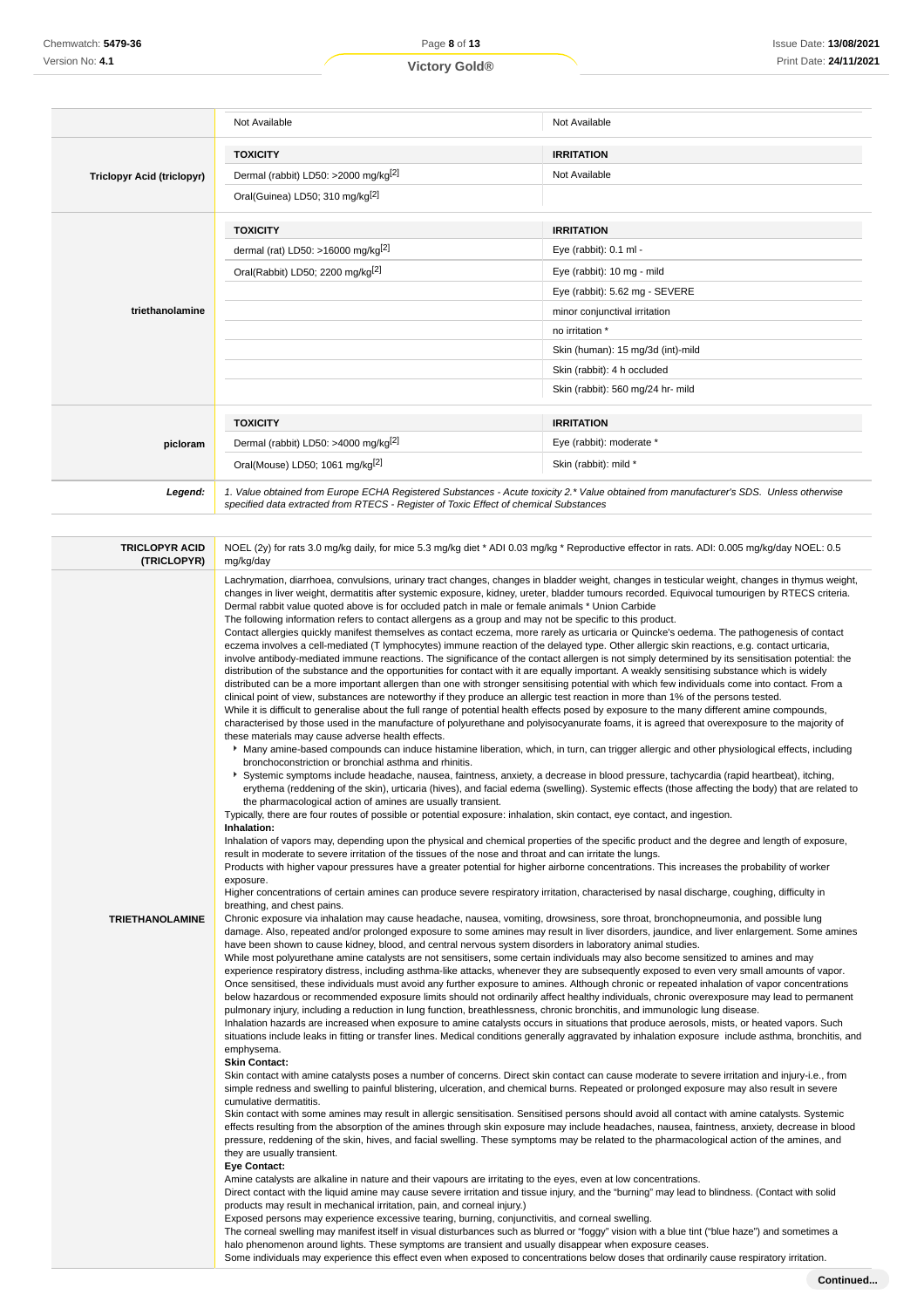#### **Ingestion:**

The oral toxicity of amine catalysts varies from moderately to very toxic.

Some amines can cause severe irritation, ulceration, or burns of the mouth, throat, esophagus,and gastrointestinal tract.

Material aspirated (due to vomiting) can damage the bronchial tubes and the lungs. Affected persons also may experience pain in the chest or abdomen, nausea, bleeding of the throat and the gastrointestinal tract, diarrhea,

dizziness, drowsiness, thirst, circulatory collapse, coma, and even death. **Polyurethane Amine Catalysts: Guidelines for Safe Handling and Disposal; Technical Bulletin June 2000**

**Alliance for Polyurethanes Industry**

The material may produce severe irritation to the eye causing pronounced inflammation. Repeated or prolonged exposure to irritants may produce conjunctivitis.

The material may cause skin irritation after prolonged or repeated exposure and may produce a contact dermatitis (nonallergic). This form of dermatitis is often characterised by skin redness (erythema) and swelling epidermis. Histologically there may be intercellular oedema of the spongy layer (spongiosis) and intracellular oedema of the epidermis.

### For triethanolamine (and its salts):

**Acute toxicity:** Triethanolamine is of low toxicity by the oral, dermal and inhalation routes of exposure. Oral LD50 values have been shown to range from approximately 5-10 g/kg. The dermal LD50 is greater than 2 g/kg . The inhalation LC50 is greater than a saturated atmosphere **Repeat Dose Toxicity:** The studies to determine toxicity of triethanolamine from repeated exposure were conducted for a duration of 91 days or 2 years. In both studies the NOAEL was at least 1000 mg/kg. There was no evidence of gross or histopathological change that could be attributed to treatment. Also, triethanolamine was shown to be non-carcinogenic.

**Genetic Toxicity:** Mutation (bacterial);This endpoint has been satisfied by two studies using 4 strains (TA 98, TA 100, TA 1535 and TA 1537) of Salmonella typhimurium. Triethanolamine was not mutagenic in any of the tester strains.

Chromosomal aberration (mammalian, in vitro) – This endpoint was satisfied by a cytogenetic assay using Chinese hamster lung cells. Triethanolamine did not induce chromosome aberrations in this test system.

**Reproductive Toxicity:** No studies have been conducted to specifically evaluate the effect of triethanolamine on reproductive performance. However, based on consideration of the repeat dose toxicity studies of at least 90 days duration, there were no abnormalities noted in the histopathological examination of reproductive organs. This fact, and the lack of effects on foetal development, allow the conclusion that triethanolamine would not be expected to produce adverse effects to reproductive performance and fertility.

**Developmental Toxicity:** This endpoint was satisfied using a developmental toxicity screening study according to the Chernoff-Kavlock method . Based on the results from this test, triethanolamine does not impair development of the fetus.

A Cosmetic Ingredient Review (CIR) expert panel conducted a review of triethanolamine-containing personal care products

The panel was concerned with the levels of free diethanolamine that could be present as an impurity in TEA or TEA-containing ingredients. The panel stated that the amount of free diethanolamine available must be limited to the present practices of use and concentration of diethanolamine.

The Panel concluded that TEA and 31 related TEA-containing ingredients, are safe when formulated to be nonirritating and when the levels of free diethanolamine do not exceed the prescribed levels. These ingredients should not be used in cosmetic products in which N-nitroso compounds can be formed.

Dermal carcinogenicity studies performed by the NTP on TEA reported equivocal evidence of carcinogenic activity in male mice based on the occurrence of liver hemangiosarcoma, some evidence of carcinogenic activity in female mice based on increased incidences of hepatocellular adenoma, and equivocal evidence of carcinogenic activity in male rats based on a marginal increase in the incidence of renal tubule cell adenoma. It has been hypothesized that TEA may cause liver tumours in mice via a choline-depletion mode of action. Humans are much less sensitive to this deficiency, and these hepatic findings are considered to have little relevance to humans regarding the safety of the use of TEA in personal care products.

The panel was concerned that the potential exists for dermal irritation with the use of products formulated using TEA or TEA-related ingredients. The panel specified that products containing these ingredients must be formulated to be nonirritating.

Tertiary alkyl amines such as TEA do not react with N-nitrosating agents to directly form nitrosamines. However, tertiary amines can act as precursors in nitrosamine formation by undergoing nitrosative cleavage.he resultant secondary amine (ie, diethanolamine) can then be N-nitrosated to products that may be carcinogenic. Because of the potential for this process to occur, TEA and TEA-containing ingredients should not be used in cosmetic products in which N-nitroso compounds can be formed.

Safety Assessment of Triethanolamine and Triethanolamine-Containing Ingredients as Used in Cosmetics: International Journal of Toxicology (supplement 1) 59S-83S. 2013

http://citeseerx.ist.psu.edu/viewdoc/download?doi=10.1.1.901.4174&rep=rep1&type=pdf

**NOTE:** Substance has been shown to be mutagenic in at least one assay, or belongs to a family of chemicals producing damage or change to cellular DNA.

Toxicity class WHO Table 5; EPA IV \* ADI 0.07 mg/kg/day NOEL (2 y) for rats 7 mg/kg/day Carcinogenic by RTECS criteria Endocrine tumours, leukopenia recorded.

#### For picloram:

Acute toxicity: Picloram is slightly to practically nontoxic via ingestion, with reported oral LD50 values of greater than 5000 mg/kg to 8200 mg/kg in rats, 2000 to 4000 mg/kg in mice, and approximately 2000 mg/kg in rabbits . The reported dermal LD50 in rabbits is greater than 4000 mg/kg, a level which produced no mortality or toxic signs . This indicates slight toxicity via the dermal route as well. Technical picloram is reported to cause no skin and moderate eye irritation in the rabbit, and to cause no skin sensitisation in the guinea pig . Some formulations have caused mild or slight skin irritation and skin sensitization in test animals . The technical grade is moderately toxic by inhalation, with a reported 4-hour inhalation LC50 of greater than 0.35 mg/L . Formulated products may show a lesser toxicity via this route . There is no documented history of human intoxication by picloram, so symptoms of acute exposure are difficult to characterise.

**Chronic toxicity:** Male mice receiving picloram at dietary doses of 1000 to 2000 mg/kg/day over 32 days showed no clinical signs of toxicity nor changes in blood chemistry, but females did show decreased body weight and increased liver weights . Liver effects were also seen in rats at very high doses of 3000 mg/kg/day over an exposure period of 90 days, and above 225 mg/kg/day for 90 days . Dogs, sheep, and beef cattle fed low levels of picloram for a month experienced no toxic effects. The ester and triisopropanolamine salt showed low toxicity in animal tests . Picloram may show additive effects if mixed with other herbicides such as 2,4-D.

## **PICLORAM**

**Reproductive effects:** In multi-generational studies, pregnant rats exposed during critical periods of gestation to doses of about 180 mg/kg/day of picloram showed no changes in fertility . The fertility of pregnant mice fed 15 mg/kg/day for 4 days before and 14 days after mating was not adversely affected . Other studies showed no effects on fertility or fecundity in rats at doses as high as 1000 mg/kg/day . Picloram does not appear to cause reproductive toxicity.

**Teratogenic effects:** No teratogenic effects were seen in the offspring of pregnant rats exposed during gestation to 400 mg/kg/day of the acid or potassium salt, or to 1000 mg/kg/day of the ester or other salt [58]. At 2000 mg/kg/day, maternal toxicity was noted but did not induce malformation in the pups . It appears that picloram is not teratogenic.

**Mutagenic effects:** One test has shown that picloram is mutagenic (to the bacterium Saccharomyces cerevisiae) and another test has shown that it is not mutagenic (Ames test) . In tests for unscheduled DNA synthesis and structural chromosome aberrations, the results were also negative . These data suggest that picloram is either nonmutagenic or weakly mutagenic.

**Carcinogenic effects:** Mice fed average doses of 18 mg/kg/day or 30 mg/kg/day for 80 weeks and observed for another 10 weeks did not display any carcinogenic effects . Male rats fed 17.5 or about 40 mg/kg/day for 80 weeks and observed for 33 weeks showed no carcinogenicity, but females developed benign liver tumor nodules . Other tests have indicated an increased incidence of cancer among animals treated with picloram, but these data are difficult to interpret due to possible interference of hexachlorobenzene contaminants . These data suggest that picloram is noncarcinogenic or weakly carcinogenic.

**Organ toxicity:** Animal studies show the target organs for picloram to be the liver and kidneys.

**Fate in humans and animals:** Picloram was rapidly absorbed through the gastrointestinal tract in studies using human volunteers, and was excreted unchanged in the urine . Half of the product was excreted within a day or so. Skin absorption is minimal . Rats showed similar results, with administered doses excreted virtually unchanged in urine and faeces within 48 hours . Picloram does not accumulate in fat . No measurable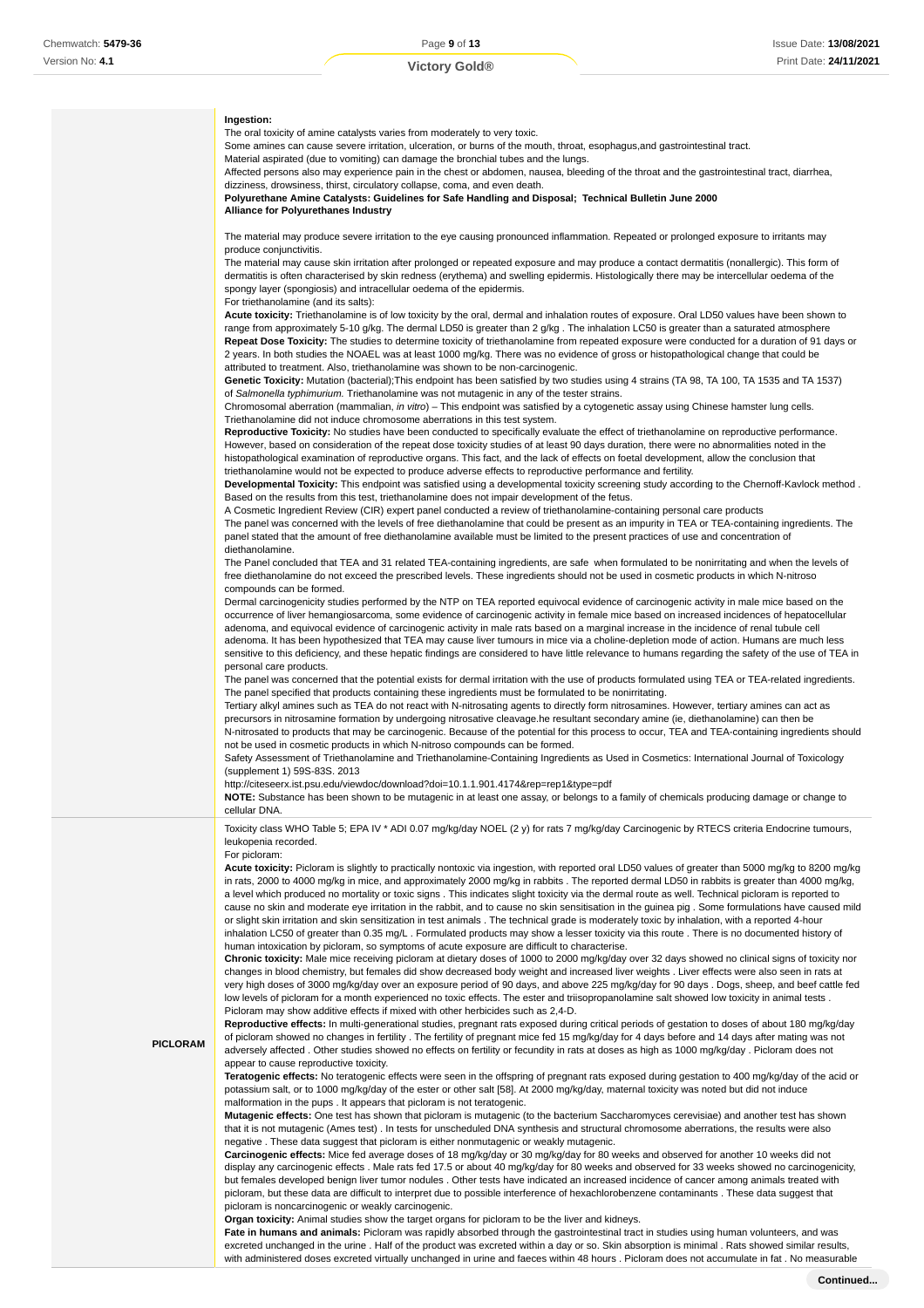|                                                 | residues were found in milk from cows fed small amounts of the herbicide in their diets At higher levels of exposure, milk levels of picloram were<br>low (0.05 to 0.29 ppm) and declined rapidly upon withdrawal of picloram from the diet.                                                                                                                                                                                                                                                                                                                                                                                                                                                                                                                                                                                                                                                                                                                                                                                                                                                                                                                                                                                                                                                                                                                                                                                                                                                                                             |                                 |                                                                                                                                                                     |
|-------------------------------------------------|------------------------------------------------------------------------------------------------------------------------------------------------------------------------------------------------------------------------------------------------------------------------------------------------------------------------------------------------------------------------------------------------------------------------------------------------------------------------------------------------------------------------------------------------------------------------------------------------------------------------------------------------------------------------------------------------------------------------------------------------------------------------------------------------------------------------------------------------------------------------------------------------------------------------------------------------------------------------------------------------------------------------------------------------------------------------------------------------------------------------------------------------------------------------------------------------------------------------------------------------------------------------------------------------------------------------------------------------------------------------------------------------------------------------------------------------------------------------------------------------------------------------------------------|---------------------------------|---------------------------------------------------------------------------------------------------------------------------------------------------------------------|
| <b>TRICLOPYR ACID</b><br>(TRICLOPYR) & PICLORAM | [* The Pesticides Manual, Incorporating The Agrochemicals Handbook, 10th Edition, Editor Clive Tomlin, 1994, British Crop Protection<br>Council1                                                                                                                                                                                                                                                                                                                                                                                                                                                                                                                                                                                                                                                                                                                                                                                                                                                                                                                                                                                                                                                                                                                                                                                                                                                                                                                                                                                         |                                 |                                                                                                                                                                     |
| <b>TRIETHANOLAMINE &amp;</b><br><b>PICLORAM</b> | Asthma-like symptoms may continue for months or even years after exposure to the material ceases. This may be due to a non-allergenic<br>condition known as reactive airways dysfunction syndrome (RADS) which can occur following exposure to high levels of highly irritating<br>compound. Key criteria for the diagnosis of RADS include the absence of preceding respiratory disease, in a non-atopic individual, with abrupt<br>onset of persistent asthma-like symptoms within minutes to hours of a documented exposure to the irritant. A reversible airflow pattern, on<br>spirometry, with the presence of moderate to severe bronchial hyperreactivity on methacholine challenge testing and the lack of minimal<br>lymphocytic inflammation, without eosinophilia, have also been included in the criteria for diagnosis of RADS. RADS (or asthma) following an<br>irritating inhalation is an infrequent disorder with rates related to the concentration of and duration of exposure to the irritating substance.<br>Industrial bronchitis, on the other hand, is a disorder that occurs as result of exposure due to high concentrations of irritating substance (often<br>particulate in nature) and is completely reversible after exposure ceases. The disorder is characterised by dyspnea, cough and mucus<br>production.<br>The substance is classified by IARC as Group 3:<br>NOT classifiable as to its carcinogenicity to humans.<br>Evidence of carcinogenicity may be inadequate or limited in animal testing. |                                 |                                                                                                                                                                     |
| <b>Acute Toxicity</b>                           | ×                                                                                                                                                                                                                                                                                                                                                                                                                                                                                                                                                                                                                                                                                                                                                                                                                                                                                                                                                                                                                                                                                                                                                                                                                                                                                                                                                                                                                                                                                                                                        | Carcinogenicity                 | ×                                                                                                                                                                   |
| <b>Skin Irritation/Corrosion</b>                | ×                                                                                                                                                                                                                                                                                                                                                                                                                                                                                                                                                                                                                                                                                                                                                                                                                                                                                                                                                                                                                                                                                                                                                                                                                                                                                                                                                                                                                                                                                                                                        | Reproductivity                  | ×                                                                                                                                                                   |
| <b>Serious Eye Damage/Irritation</b>            | ✔                                                                                                                                                                                                                                                                                                                                                                                                                                                                                                                                                                                                                                                                                                                                                                                                                                                                                                                                                                                                                                                                                                                                                                                                                                                                                                                                                                                                                                                                                                                                        | <b>STOT - Single Exposure</b>   | ×                                                                                                                                                                   |
| <b>Respiratory or Skin</b><br>sensitisation     | ×                                                                                                                                                                                                                                                                                                                                                                                                                                                                                                                                                                                                                                                                                                                                                                                                                                                                                                                                                                                                                                                                                                                                                                                                                                                                                                                                                                                                                                                                                                                                        | <b>STOT - Repeated Exposure</b> | $\checkmark$                                                                                                                                                        |
| <b>Mutagenicity</b>                             | ×<br>×<br><b>Aspiration Hazard</b>                                                                                                                                                                                                                                                                                                                                                                                                                                                                                                                                                                                                                                                                                                                                                                                                                                                                                                                                                                                                                                                                                                                                                                                                                                                                                                                                                                                                                                                                                                       |                                 |                                                                                                                                                                     |
|                                                 |                                                                                                                                                                                                                                                                                                                                                                                                                                                                                                                                                                                                                                                                                                                                                                                                                                                                                                                                                                                                                                                                                                                                                                                                                                                                                                                                                                                                                                                                                                                                          | Legend:                         | $\blacktriangleright$ – Data either not available or does not fill the criteria for classification<br>$\blacktriangleright$ - Data available to make classification |

## **SECTION 12 Ecological information**

## **Toxicity Victory Gold® Endpoint Test Duration (hr) Species Value Source** Not<br>Available Not Not Not Available Not Available Not Available Not Available Not Available Not Available Not Ava Available Not Available **Triclopyr Acid (triclopyr) Endpoint Test Duration (hr) Species Value Source** EC50(ECx) 120h **Algae or other aquatic plants** 0.45-8.6mg/L 4 LC50 96h Fish 117mg/L 4 EC50 48h Crustacea Crustacea 104-216mg/L 4 **triethanolamine Endpoint Test Duration (hr) Species Value Source** EC50 72h Algae or other aquatic plants >107<260mg/l 2 EC50 48h Crustacea 565.2-658.3mg/l 4 LC50 96h Fish 11800mg/l 2 EC10(ECx) 96h Algae or other aquatic plants 7.1mg/l 1  $\mathsf{BCF}$  1008h Fish Fish  $\langle 0.4 \rangle$  7 EC50 96h Algae or other aquatic plants 169mg/l 1 **picloram Endpoint Test Duration (hr) Species Value Source** LC50 96h Fish 0.7-2.5mg/l 4 EC50 48h Crustacea Crustacea 59-97mg/l 4 NOEC(ECx) 1440h Fish 0.55mg/L 5 EC50 96h Algae or other aquatic plants 18.4-25.1mg/l 4 **Legend:** Extracted from 1. IUCLID Toxicity Data 2. Europe ECHA Registered Substances - Ecotoxicological Information - Aquatic Toxicity 3. EPIWIN Suite

V3.12 (QSAR) - Aquatic Toxicity Data (Estimated) 4. US EPA, Ecotox database - Aquatic Toxicity Data 5. ECETOC Aquatic Hazard Assessment Data 6. NITE (Japan) - Bioconcentration Data 7. METI (Japan) - Bioconcentration Data 8. Vendor Data

Toxic to aquatic organisms.

Harmful to aquatic organisms, may cause long-term adverse effects in the aquatic environment.

Do NOT allow product to come in contact with surface waters or to intertidal areas below the mean high water mark. Do not contaminate water when cleaning equipment or disposing of equipment wash-waters.

Wastes resulting from use of the product must be disposed of on site or at approved waste sites.

Toxic to flora.

Toxic to soil organisms.

**DO NOT** discharge into sewer or waterways.

## **Persistence and degradability**

| Ingredient                 | Persistence: Water/Soil | Persistence: Air |
|----------------------------|-------------------------|------------------|
| Triclopyr Acid (triclopyr) | HIGH                    | <b>HIGH</b>      |
| triethanolamine            | LOW                     | LOW              |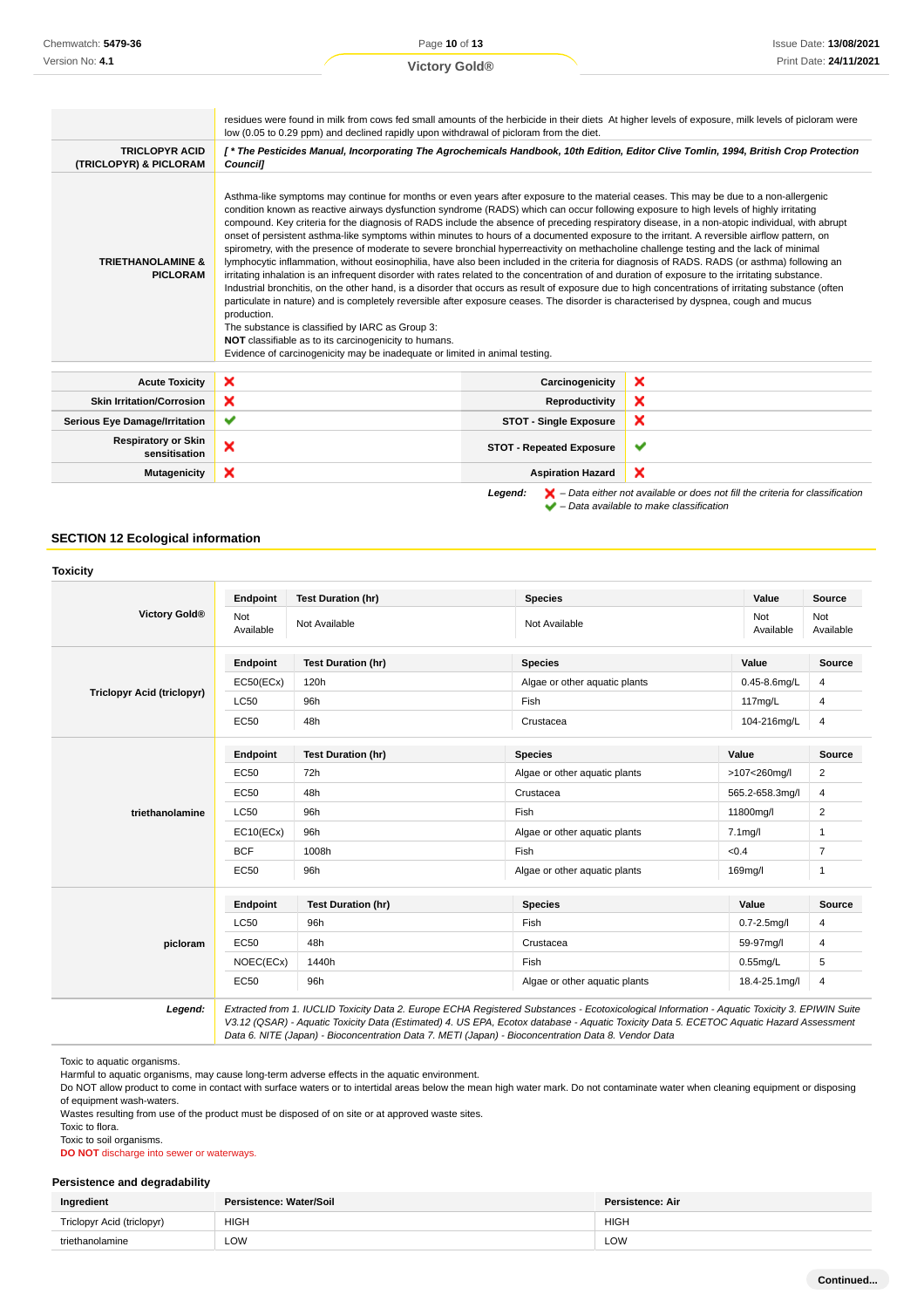Version No: **4.1**

| redient  | Persistence: Water/Soil | Persistence: Air |
|----------|-------------------------|------------------|
| picloram | <b>HIGH</b>             | <b>HIGH</b>      |
|          |                         |                  |

#### **Bioaccumulative potential**

| Ingredient                 | Bioaccumulation          |
|----------------------------|--------------------------|
| Triclopyr Acid (triclopyr) | LOW (LogKOW = $2.5281$ ) |
| triethanolamine            | LOW (BCF = $3.9$ )       |
| picloram                   | LOW (LogKOW = $1.3599$ ) |

## **Mobility in soil**

| Ingredient                 | Mobility             |
|----------------------------|----------------------|
| Triclopyr Acid (triclopyr) | LOW (KOC = $48.63$ ) |
| triethanolamine            | LOW ( $KOC = 10$ )   |
| picloram                   | LOW ( $KOC = 18.1$ ) |

### **SECTION 13 Disposal considerations**

| Waste treatment methods      |                                                                                                                                                                                                                                                                                                                                                                                                                                                                                                                                                                                                                                                                                                                                                                                                                                                                                                                                                                                                                                                                                                                                                                                                                                                                                                                                                                                                                                                                                                                                                                                                                                                                                                                                                                                                                                                                                                                                                                                                                                                                                                                                                                                                                               |
|------------------------------|-------------------------------------------------------------------------------------------------------------------------------------------------------------------------------------------------------------------------------------------------------------------------------------------------------------------------------------------------------------------------------------------------------------------------------------------------------------------------------------------------------------------------------------------------------------------------------------------------------------------------------------------------------------------------------------------------------------------------------------------------------------------------------------------------------------------------------------------------------------------------------------------------------------------------------------------------------------------------------------------------------------------------------------------------------------------------------------------------------------------------------------------------------------------------------------------------------------------------------------------------------------------------------------------------------------------------------------------------------------------------------------------------------------------------------------------------------------------------------------------------------------------------------------------------------------------------------------------------------------------------------------------------------------------------------------------------------------------------------------------------------------------------------------------------------------------------------------------------------------------------------------------------------------------------------------------------------------------------------------------------------------------------------------------------------------------------------------------------------------------------------------------------------------------------------------------------------------------------------|
| Product / Packaging disposal | Containers may still present a chemical hazard/ danger when empty.<br>▶ Return to supplier for reuse/ recycling if possible.<br>Otherwise:<br>If container can not be cleaned sufficiently well to ensure that residuals do not remain or if the container cannot be used to store the same<br>product, then puncture containers, to prevent re-use, and bury at an authorised landfill.<br>▶ Where possible retain label warnings and SDS and observe all notices pertaining to the product.<br>Legislation addressing waste disposal requirements may differ by country, state and/ or territory. Each user must refer to laws operating in their<br>area. In some areas, certain wastes must be tracked.<br>A Hierarchy of Controls seems to be common - the user should investigate:<br>Reduction<br>Reuse<br>▶ Recycling<br>Disposal (if all else fails)<br>This material may be recycled if unused, or if it has not been contaminated so as to make it unsuitable for its intended use. If it has been<br>contaminated, it may be possible to reclaim the product by filtration, distillation or some other means. Shelf life considerations should also be<br>applied in making decisions of this type. Note that properties of a material may change in use, and recycling or reuse may not always be<br>appropriate.<br>DO NOT allow wash water from cleaning or process equipment to enter drains.<br>It may be necessary to collect all wash water for treatment before disposal.<br>In all cases disposal to sewer may be subject to local laws and regulations and these should be considered first.<br>• Where in doubt contact the responsible authority.<br>Recycle wherever possible.<br>Consult manufacturer for recycling options or consult local or regional waste management authority for disposal if no suitable treatment or<br>disposal facility can be identified.<br>> Dispose of by: burial in a land-fill specifically licensed to accept chemical and / or pharmaceutical wastes or incineration in a licensed<br>apparatus (after admixture with suitable combustible material).<br>Decontaminate empty containers. Observe all label safequards until containers are cleaned and destroyed. |

Ensure that the hazardous substance is disposed in accordance with the Hazardous Substances (Disposal) Notice 2017

#### **Disposal Requirements**

Packages that have been in direct contact with the hazardous substance must be only disposed if the hazardous substance was appropriately removed and cleaned out from the package. The package must be disposed according to the manufacturer's directions taking into account the material it is made of. Packages which hazardous content have been appropriately treated and removed may be recycled.

The hazardous substance must only be disposed if it has been treated by a method that changed the characteristics or composition of the substance and it is no longer hazardous. Only dispose to the environment if a tolerable exposure limit has been set for the substance.

Only deposit the hazardous substance into or onto a landfill or sewage facility or incinerator, where the hazardous substance can be handled and treated appropriately.

#### **SECTION 14 Transport information**

| <b>Labels Required</b>  |                |
|-------------------------|----------------|
| <b>Marine Pollutant</b> | <b>NO</b>      |
| <b>HAZCHEM</b>          | Not Applicable |

## **Land transport (UN): NOT REGULATED FOR TRANSPORT OF DANGEROUS GOODS**

**Air transport (ICAO-IATA / DGR): NOT REGULATED FOR TRANSPORT OF DANGEROUS GOODS**

### **Sea transport (IMDG-Code / GGVSee): NOT REGULATED FOR TRANSPORT OF DANGEROUS GOODS**

## **Transport in bulk according to Annex II of MARPOL and the IBC code**

Not Applicable

#### **Transport in bulk in accordance with MARPOL Annex V and the IMSBC Code**

| <b>Product name</b> | Group |
|---------------------|-------|

| п.          | iroun                   |
|-------------|-------------------------|
|             |                         |
| - 1979<br>w | 11121<br>N <sub>O</sub> |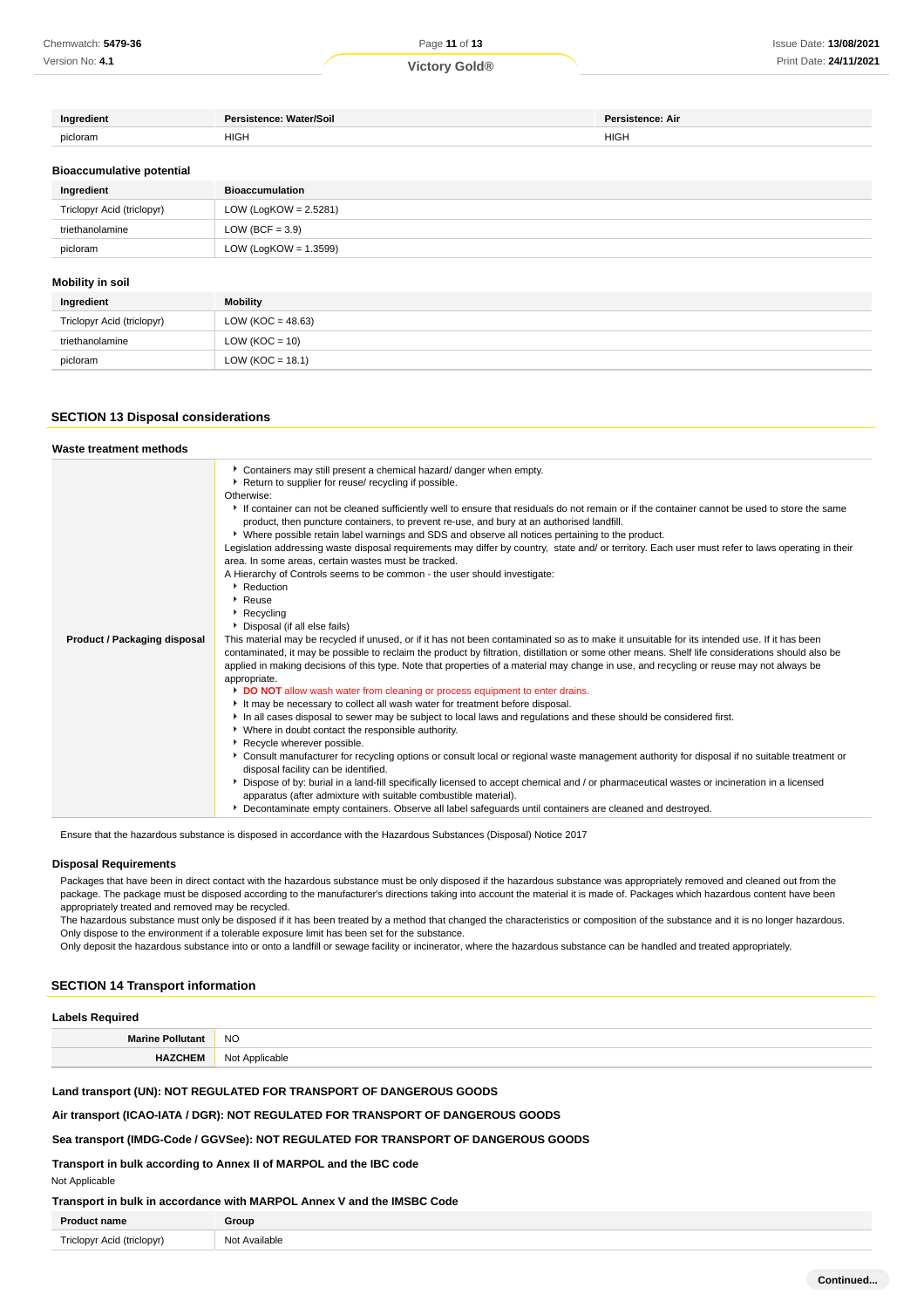# **Victory Gold®**

| <b>Product name</b>                               | Group         |
|---------------------------------------------------|---------------|
| triethanolamine                                   | Not Available |
| picloram                                          | Not Available |
| Transport in bulk in accordance with the ICG Code |               |

| <b>Product name</b>        | <b>Ship Type</b> |
|----------------------------|------------------|
| Triclopyr Acid (triclopyr) | Not Available    |
| triethanolamine            | Not Available    |
| picloram                   | Not Available    |
|                            |                  |

## **SECTION 15 Regulatory information**

## **Safety, health and environmental regulations / legislation specific for the substance or mixture**

This substance is to be managed using the conditions specified in an applicable Group Standard

| <b>HSR Number</b> | <b>Group Standard</b> |
|-------------------|-----------------------|
| HSR000555         | Not Available         |

Please refer to Section 8 of the SDS for any applicable tolerable exposure limit or Section 12 for environmental exposure limit.

#### **Triclopyr Acid (triclopyr) is found on the following regulatory lists** New Zealand Approved Hazardous Substances with controls New Zealand Hazardous Substances and New Organisms (HSNO) Act - Classification New Zealand Hazardous Substances and New Organisms (HSNO) Act - Classification of Chemicals - Classification Data of Chemicals New Zealand Inventory of Chemicals (NZIoC) ı **triethanolamine is found on the following regulatory lists** International Agency for Research on Cancer (IARC) - Agents Classified by the IARC New Zealand Hazardous Substances and New Organisms (HSNO) Act - Classification Monographs of Chemicals - Classification Data New Zealand Approved Hazardous Substances with controls New Zealand Inventory of Chemicals (NZIoC) New Zealand Hazardous Substances and New Organisms (HSNO) Act - Classification New Zealand Workplace Exposure Standards (WES) of Chemicals **picloram is found on the following regulatory lists** International Agency for Research on Cancer (IARC) - Agents Classified by the IARC New Zealand Hazardous Substances and New Organisms (HSNO) Act - Classification Monographs of Chemicals - Classification Data New Zealand Approved Hazardous Substances with controls New Zealand Inventory of Chemicals (NZIoC) New Zealand Hazardous Substances and New Organisms (HSNO) Act - Classification New Zealand Workplace Exposure Standards (WES) of Chemicals

#### **Hazardous Substance Location**

Subject to the Health and Safety at Work (Hazardous Substances) Regulations 2017.

| <b>Hazard Class</b> | <b>Quantities</b> |
|---------------------|-------------------|
| Not Applicable<br>. | Not Applicable    |

#### **Certified Handler**

Subject to Part 4 of the Health and Safety at Work (Hazardous Substances) Regulations 2017.

| <b>Class of substance</b> | antities       |
|---------------------------|----------------|
| Not Applicable            | Not Applicable |
|                           |                |

Refer Group Standards for further information

#### **Maximum quantities of certain hazardous substances permitted on passenger service vehicles**

Subject to Regulation 13.14 of the Health and Safety at Work (Hazardous Substances) Regulations 2017.

| <b>Hazard Class</b> | Gas (aggregate water capacity in mL) | Liquid (L) | Solid (kg)                                       | Maximum quantity per package for each classification |
|---------------------|--------------------------------------|------------|--------------------------------------------------|------------------------------------------------------|
| Not Applicable      | Not Applicable                       |            | Not Applicable   Not Applicable   Not Applicable |                                                      |

## **Tracking Requirements**

Not Applicable

#### **National Inventory Status**

| <b>National Inventory</b>                          | <b>Status</b>                             |
|----------------------------------------------------|-------------------------------------------|
| Australia - AIIC / Australia<br>Non-Industrial Use | Yes                                       |
| Canada - DSL                                       | No (Triclopyr Acid (triclopyr); picloram) |
| Canada - NDSL                                      | No (triethanolamine)                      |
| China - IECSC                                      | No (Triclopyr Acid (triclopyr); picloram) |
| Europe - EINEC / ELINCS / NLP                      | Yes                                       |
| Japan - ENCS                                       | No (Triclopyr Acid (triclopyr); picloram) |
| Korea - KECI                                       | Yes                                       |